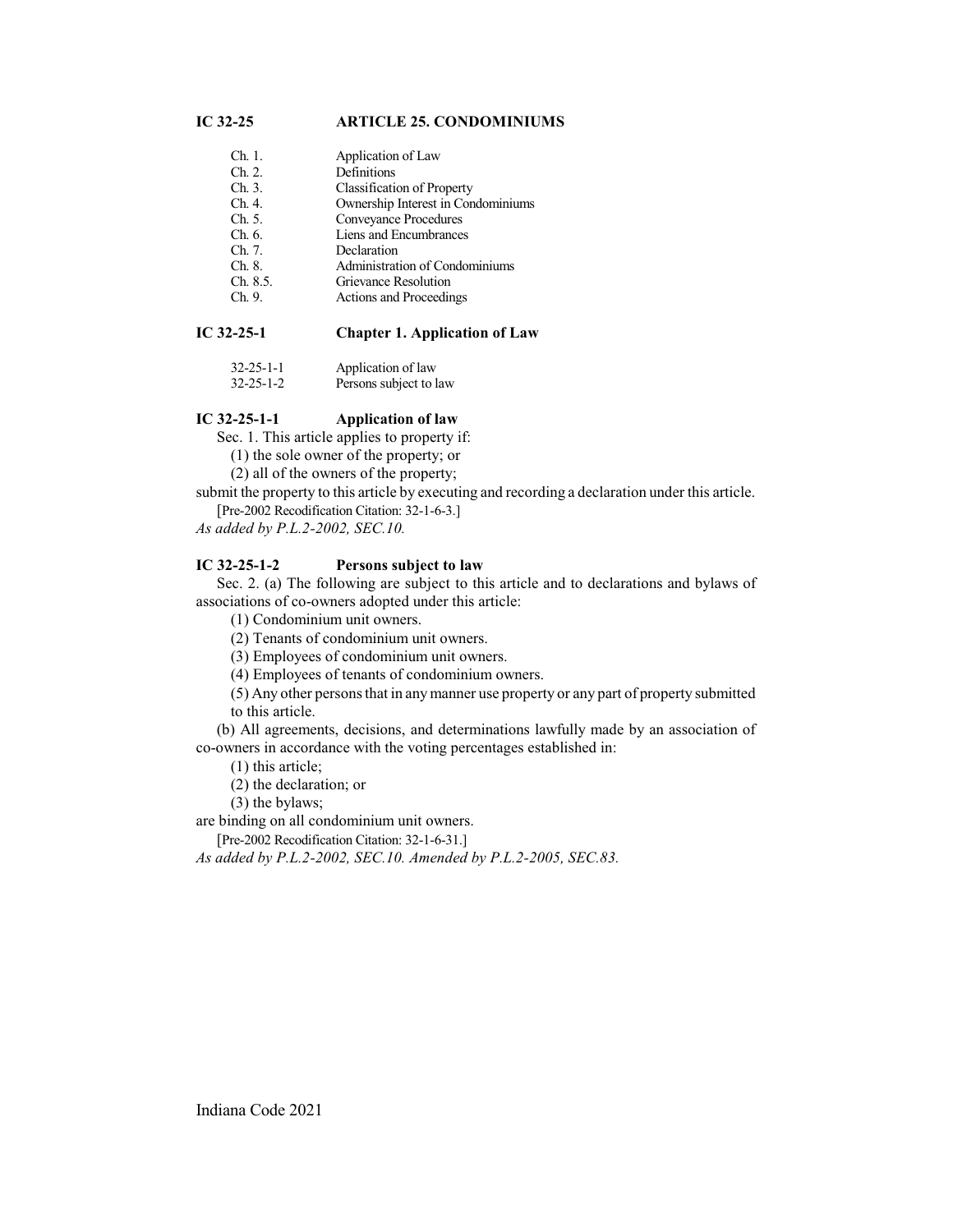# **IC 32-25-2 Chapter 2. Definitions**

| 32-25-2-1  | Applicability of definitions          |
|------------|---------------------------------------|
| 32-25-2-2  | "Association of co-owners"            |
| 32-25-2-3  | "Building"                            |
| 32-25-2-4  | "Common areas and facilities"         |
| 32-25-2-5  | "Common expenses"                     |
| 32-25-2-6  | "Common profits"                      |
| 32-25-2-7  | "Condominium"                         |
| 32-25-2-8  | "Condominium instruments"             |
| 32-25-2-9  | "Condominium unit"                    |
| 32-25-2-10 | "Contractable condominium"            |
| 32-25-2-11 | "Co-owner"                            |
| 32-25-2-12 | "Declarant"                           |
| 32-25-2-13 | "Declaration"                         |
| 32-25-2-14 | "Expandable condominium"              |
| 32-25-2-15 | "Limited common areas and facilities" |
| 32-25-2-16 | "Majority" or "majority of co-owners" |
| 32-25-2-17 | "Person"                              |
| 32-25-2-18 | "Property"                            |
| 32-25-2-19 | "To record"                           |
| 32-25-2-20 | "Unit number"                         |

## **IC 32-25-2-1 Applicability of definitions**

Sec. 1. The definitions in this chapter apply throughout this article. [2002 Recodification Citation: New.]

*As added by P.L.2-2002, SEC.10.*

# **IC 32-25-2-2 "Association of co-owners"**

Sec. 2. "Association of co-owners" means all the co-owners acting as an entity in accordance with the:

(1) articles;

(2) bylaws; and

(3) declaration.

[Pre-2002 Recodification Citation: 32-1-6-2(f).]

*As added by P.L.2-2002, SEC.10.*

### **IC 32-25-2-3 "Building"**

Sec. 3. "Building" means a structure containing:

(1) at least two (2) condominium units; or

(2) at least two (2) structures containing at least one (1) condominium unit.

[Pre-2002 Recodification Citation: 32-1-6-2(g).]

*As added by P.L.2-2002, SEC.10.*

## **IC 32-25-2-4 "Common areas and facilities"**

Sec. 4. "Common areas and facilities", unless otherwise provided in the declaration or lawful amendments to the declaration, means:

(1) the land on which the building is located;

(2) the building:

(A) foundations;

(B) columns;

(C) girders;

- (D) beams;
- (E) supports;
- (F) main walls;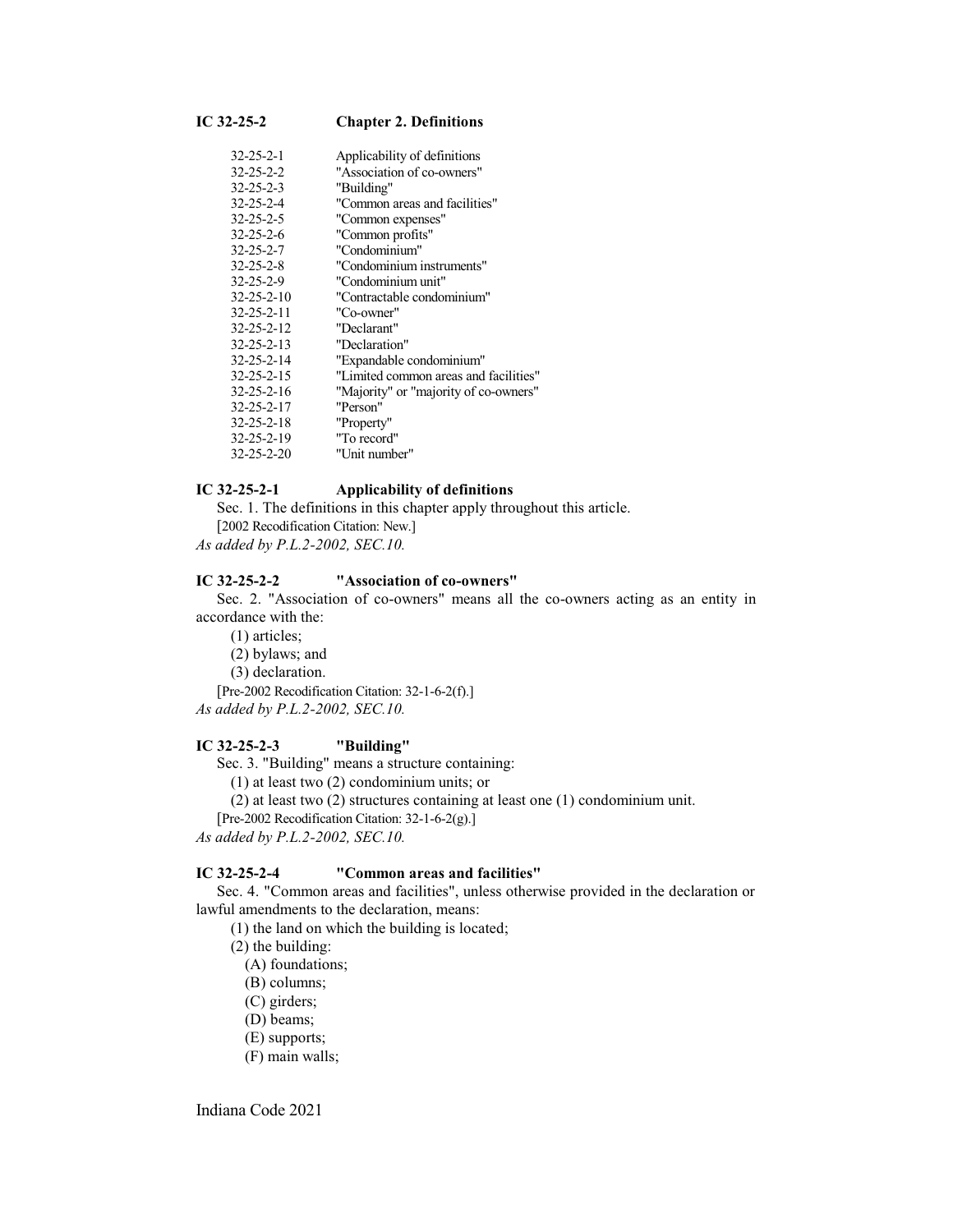- (G) roofs;
- (H) halls;
- (I) corridors;
- (J) lobbies;
- (K) stairs;
- (L) stairways;
- (M) fire escapes;
- (N) entrances; and
- (O) exits;
- (3) the:
	- (A) basements;
	- (B) yards;
	- (C) gardens;
	- (D) parking areas;
	- (E) storage spaces;
	- (F) swimming pools; and
	- (G) other recreational facilities;
- (4) the premises for the lodging of:
	- (A) janitors; or
	- (B) persons in charge of the property;
- (5) installations of central services, such as:
- (A) power;
- (B) light;
- (C) gas;
- (D) hot and cold water;
- (E) heating;
- (F) refrigeration;
- (G) air conditioning; and
- (H) incinerating;
- (6) the:
	- (A) elevators;
	- (B) tanks;
	- (C) pumps;
	- (D) motors;
	- (E) fans;
	- (F) compressors;
	- (G) ducts;
	- (H) apparatus; and
	- (I) installations;
- existing for common use;
- (7) community and commercial facilities provided for in the declaration; and
- (8) all other parts of the property:
	- (A) necessary or convenient to its:
		- (i) existence;
		- (ii) maintenance; and
		- (iii) safety; or
	- (B) normally in common use.
- [Pre-2002 Recodification Citation: 32-1-6-2(h).]
- *As added by P.L.2-2002, SEC.10.*

# **IC 32-25-2-5 "Common expenses"**

- Sec. 5. "Common expenses" means:
	- (1) all sums lawfully assessed against the co-owners by the association of co-owners;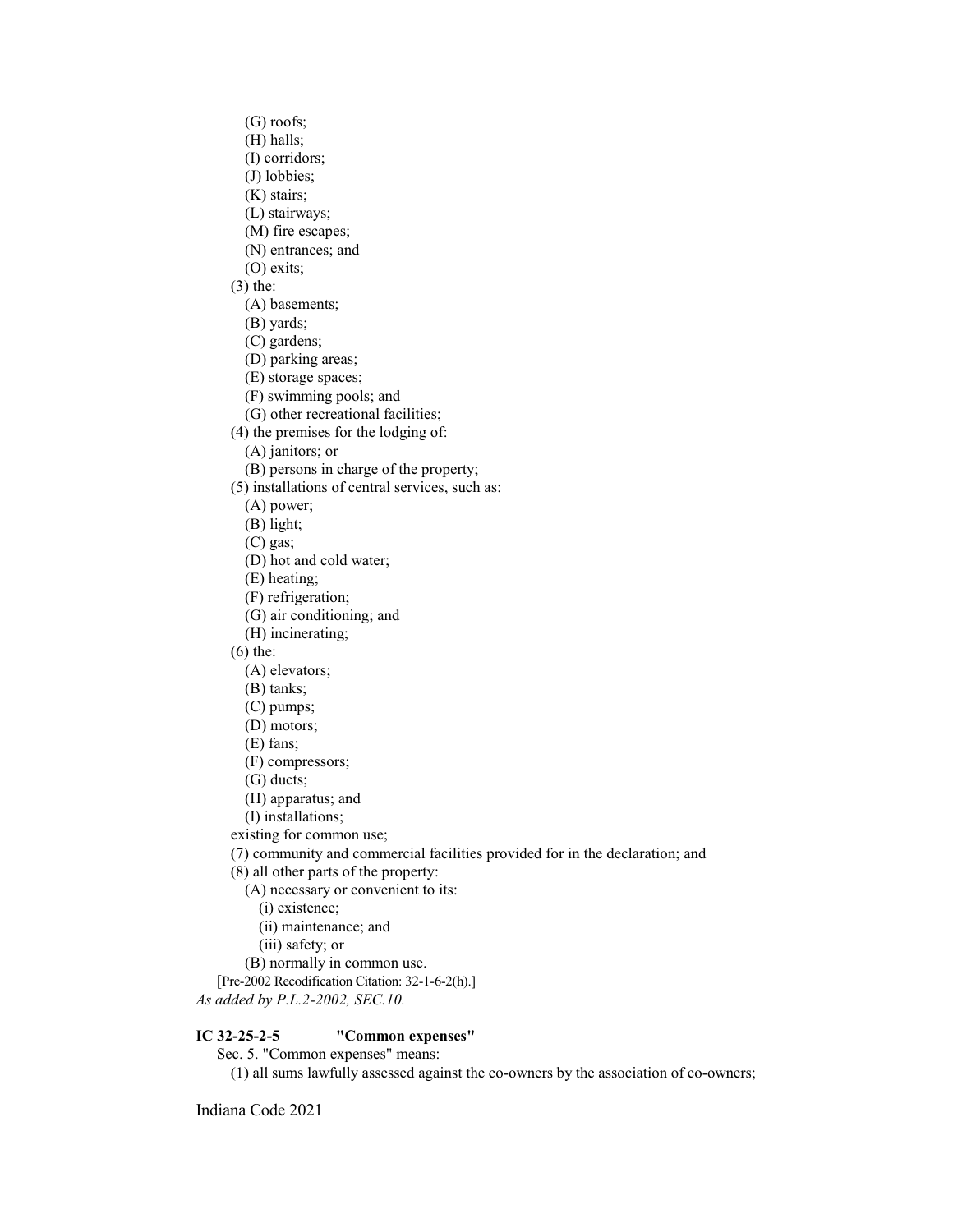(2) expenses of:

- (A) administration;
- (B) maintenance;
- (C) repair; or
- (D) replacement;
- of the common areas and facilities;

(3) expenses agreed upon as common expenses by the association of co-owners; and

- (4) expenses declared common expenses by:
	- (A) this article;

(B) the declaration; or

(C) the bylaws.

[Pre-2002 Recodification Citation: 32-1-6-2(i).]

*As added by P.L.2-2002, SEC.10. Amended by P.L.2-2005, SEC.84.*

## **IC 32-25-2-6 "Common profits"**

Sec. 6. "Common profits" means the balance remaining, after the deduction of the common expenses, of all:

(1) income;

(2) rents;

(3) profits; and

(4) revenues;

from the common areas and facilities.

[Pre-2002 Recodification Citation: 32-1-6-2(j).]

*As added by P.L.2-2002, SEC.10.*

#### **IC 32-25-2-7 "Condominium"**

Sec. 7. "Condominium" means real estate:

(1) lawfully subjected to this article by the recordation of condominium instruments; and

(2) with respect to which the undivided interests in the common areas and facilities are vested in the condominium unit owners.

[Pre-2002 Recodification Citation: 32-1-6-2(a).]

*As added by P.L.2-2002, SEC.10. Amended by P.L.2-2005, SEC.85.*

### **IC 32-25-2-8 "Condominium instruments"**

Sec. 8. "Condominium instruments" means:

(1) the:

- (A) declaration;
- (B) bylaws;
- (C) plats; and
- (D) floor plans;

of the condominium; and

(2) any exhibits or schedules to the items listed in subdivision (1).

[Pre-2002 Recodification Citation: 32-1-6-2(b).]

*As added by P.L.2-2002, SEC.10.*

# **IC 32-25-2-9 "Condominium unit"**

Sec. 9. "Condominium unit" means:

(1) an enclosed space:

(A) that consists of one (1) or more rooms occupying all or part of a floor or floors in a structure of one (1) or more floors or stories, regardless of whether the enclosed space is designed:

(i) as a residence;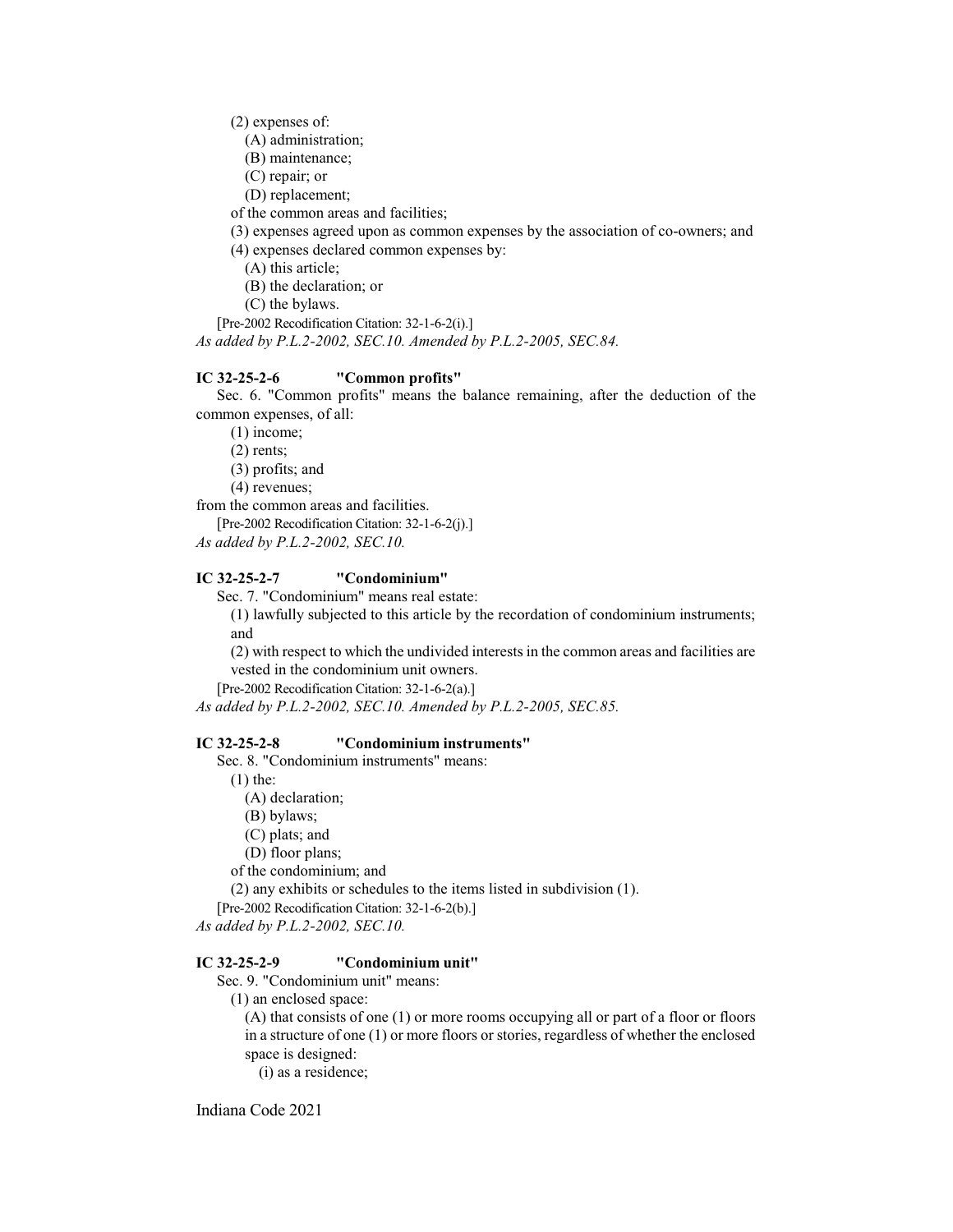(ii) as an office;

(iii) for the operation of any industry or business; or

(iv) for any other type of independent use; and

(B) that has:

(i) a direct exit to a public street or highway; or

(ii) an exit to a thoroughfare or to a given common space leading to a thoroughfare; and

(2) the undivided interest in the common elements appertaining to an enclosed space referred to in subdivision (1).

[Pre-2002 Recodification Citation: 32-1-6-2(c).] *As added by P.L.2-2002, SEC.10.*

### **IC 32-25-2-10 "Contractable condominium"**

Sec. 10. "Contractable condominium" means a condominium from which one (1) or more portions of the condominium real estate may be withdrawn.

[Pre-2002 Recodification Citation: 32-1-6-2(d).]

*As added by P.L.2-2002, SEC.10.*

#### **IC 32-25-2-11 "Co-owner"**

Sec. 11. "Co-owner" means a person who owns:

(1) a condominium unit in fee simple; and

(2) an undivided interest in the common areas and facilities;

in the percentage established in the declaration.

[Pre-2002 Recodification Citation: 32-1-6-2(e).]

*As added by P.L.2-2002, SEC.10.*

## **IC 32-25-2-12 "Declarant"**

Sec. 12. "Declarant" means any person who:

(1) executes or proposes to execute a declaration; or

(2) executes an amendment to a declaration to expand an expandable condominium.

[Pre-2002 Recodification Citation: 32-1-6-2(k).]

*As added by P.L.2-2002, SEC.10.*

#### **IC 32-25-2-13 "Declaration"**

Sec. 13. "Declaration" means the instrument by which the property is submitted to this article. The term refers to a declaration as it may be lawfully amended from time to time.

[Pre-2002 Recodification Citation: 32-1-6-2(l).]

*As added by P.L.2-2002, SEC.10.*

#### **IC 32-25-2-14 "Expandable condominium"**

Sec. 14. "Expandable condominium" means a condominium to which real estate may be added.

[Pre-2002 Recodification Citation: 32-1-6-2(m).] *As added by P.L.2-2002, SEC.10.*

#### **IC 32-25-2-15 "Limited common areas and facilities"**

Sec. 15. "Limited common areas and facilities" means the common areas and facilities designated in the declaration as reserved for use of:

(1) a certain condominium unit; or

(2) certain condominium units;

to the exclusion of the other condominium units.

[Pre-2002 Recodification Citation: 32-1-6-2(n).]

*As added by P.L.2-2002, SEC.10.*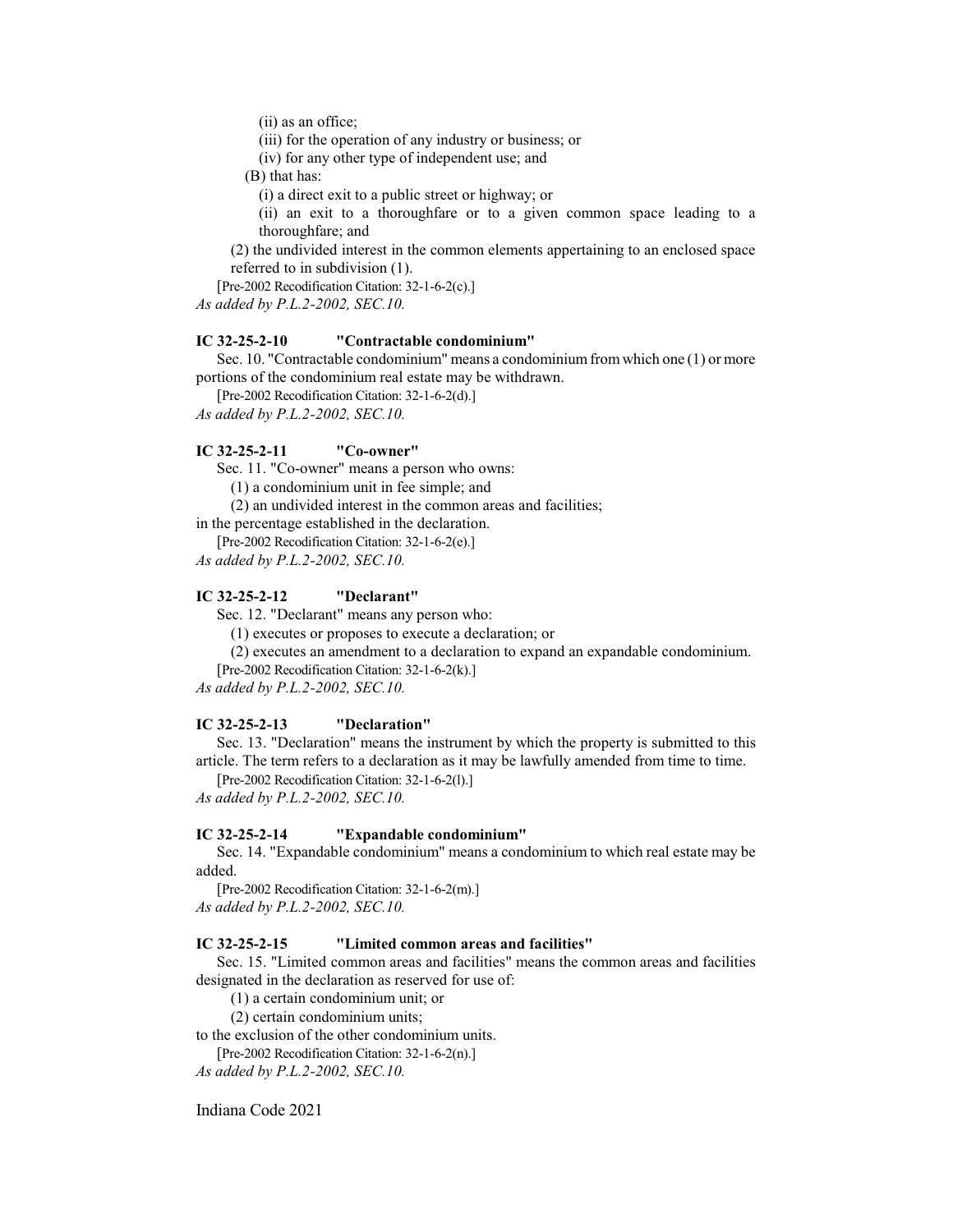#### **IC 32-25-2-16 "Majority" or "majority of co-owners"**

Sec. 16. "Majority" or "majority of co-owners" means the co-owners with at least fifty-one percent (51%) of the votes, in accordance with the percentages assigned in the declaration to the condominium units for voting purposes.

[Pre-2002 Recodification Citation: 32-1-6-2(o).] *As added by P.L.2-2002, SEC.10.*

#### **IC 32-25-2-17 "Person"**

Sec. 17. "Person" means:

(1) an individual;

(2) a firm;

(3) a corporation;

(4) a partnership;

(5) an association;

(6) a trust;

(7) any other legal entity; or

(8) any combination of the entities listed in subdivisions (1) through (7).

[Pre-2002 Recodification Citation: 32-1-6-2(p).]

*As added by P.L.2-2002, SEC.10.*

# **IC 32-25-2-18 "Property"**

Sec. 18. "Property" means:

(1) the land;

(2) the building;

(3) all improvements and structures on the land or the building; and

(4) all:

(A) easements;

(B) rights; and

(C) appurtenances;

pertaining to the land or the building.

[Pre-2002 Recodification Citation: 32-1-6-2(q).]

*As added by P.L.2-2002, SEC.10.*

## **IC 32-25-2-19 "To record"**

Sec. 19. "To record" means to record in accordance with the laws of the state. [Pre-2002 Recodification Citation: 32-1-6-2(r).] *As added by P.L.2-2002, SEC.10.*

#### **IC 32-25-2-20 "Unit number"**

Sec. 20. "Unit number" means the:

(1) number;

(2) letter; or

(3) combination of numbers and letters;

designating the condominium unit in the declaration.

[Pre-2002 Recodification Citation: 32-1-6-2(s).]

*As added by P.L.2-2002, SEC.10.*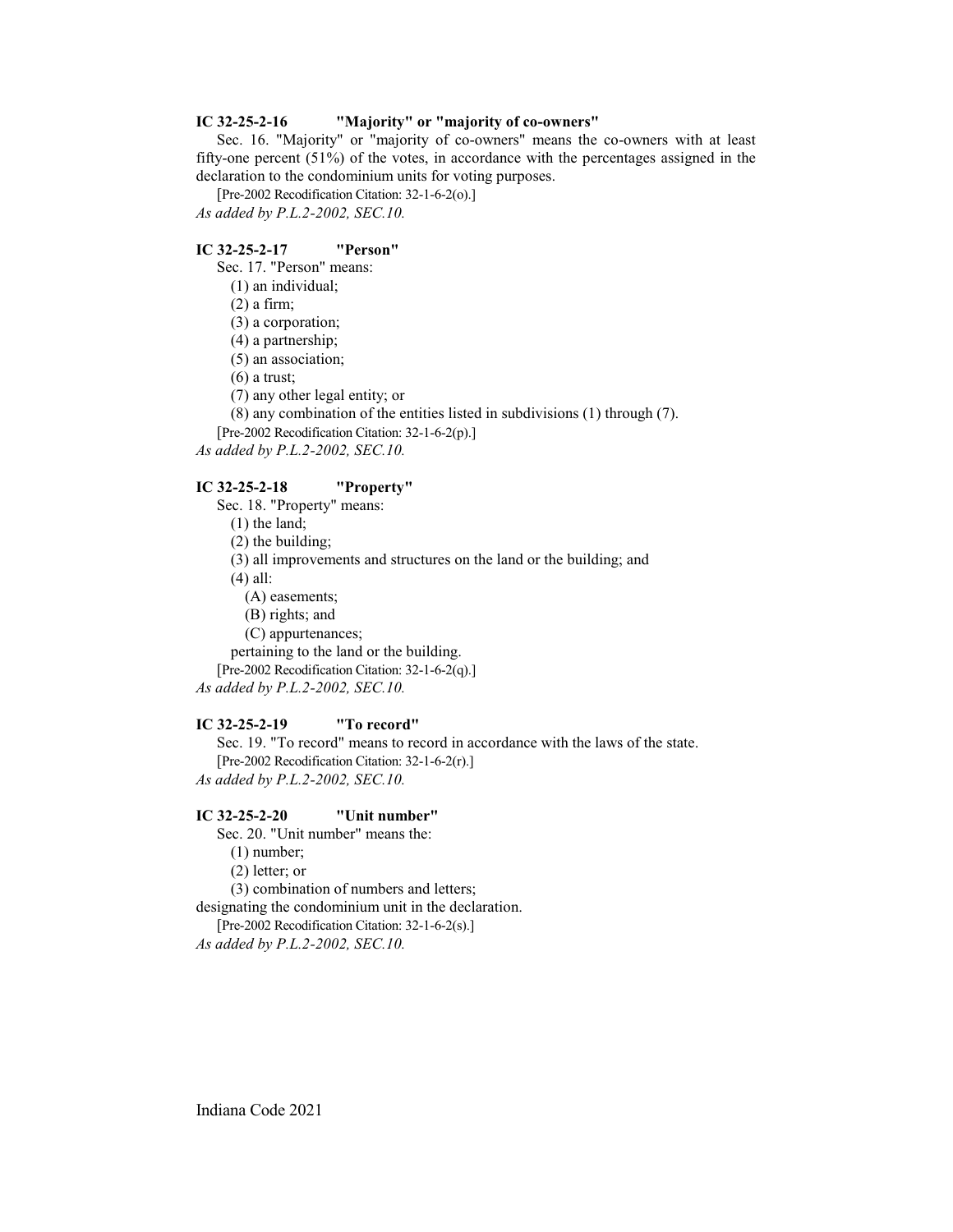# **IC 32-25-3 Chapter 3. Classification of Property**

32-25-3-1 Classification of property

# **IC 32-25-3-1 Classification of property**

Sec. 1. A condominium unit and the unit's undivided interest in the common areas and facilities constitute real property.

[Pre-2002 Recodification Citation: 32-1-6-4.] *As added by P.L.2-2002, SEC.10.*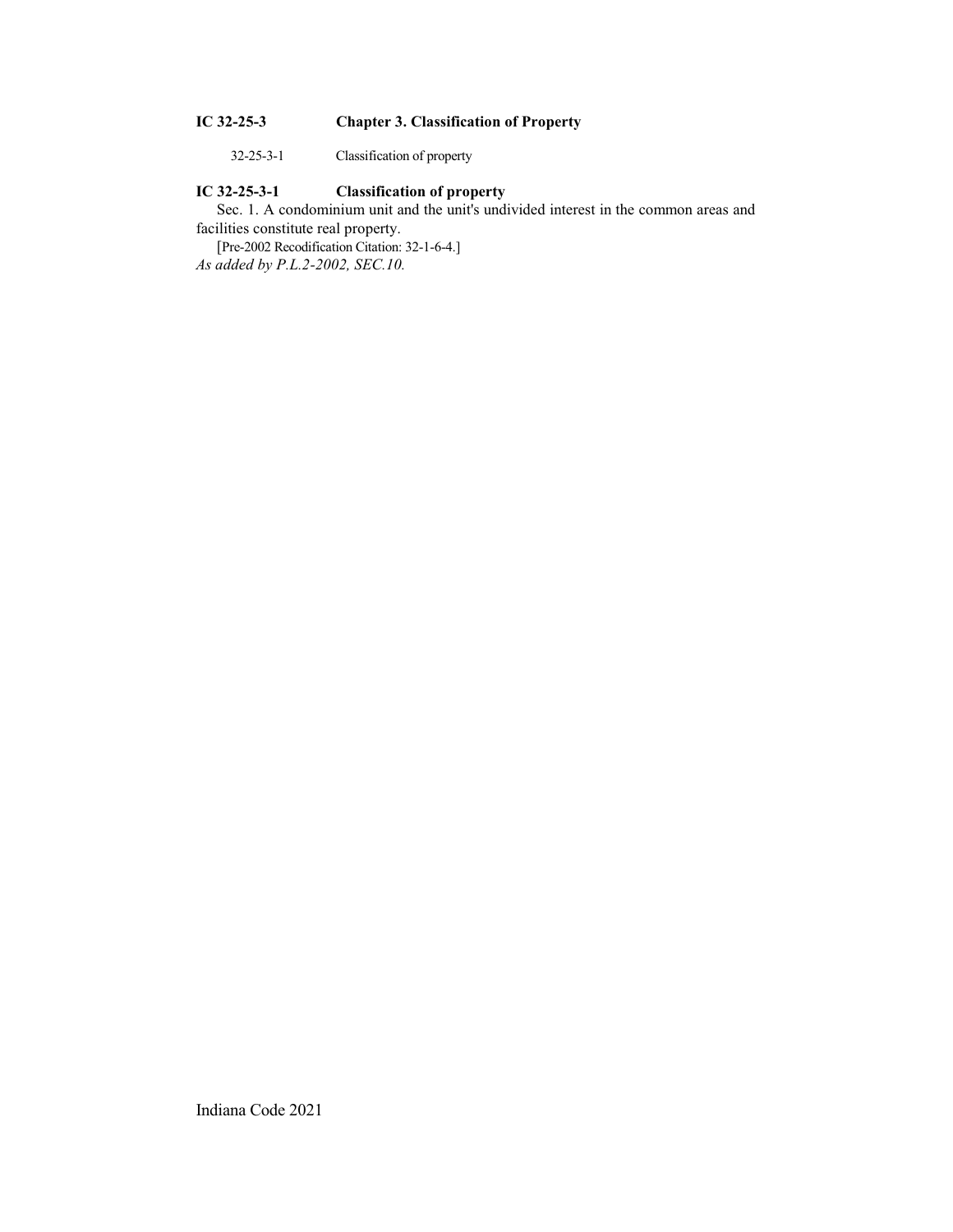## **IC 32-25-4 Chapter 4. Ownership Interest in Condominiums**

| 32-25-4-1   | Fee simple title; conveyance and encumbrance of condominiums |
|-------------|--------------------------------------------------------------|
| 32-25-4-2   | Multiple ownership of condominiums                           |
| 32-25-4-3   | Common areas and facilities; undivided interest; repairs     |
| 32-25-4-3.5 | Conveyance or encumbrance of common areas and facilities     |
| 32-25-4-4   | Contributions for expenses                                   |

#### **IC 32-25-4-1 Fee simple title; conveyance and encumbrance of condominiums**

Sec. 1. (a) If property is submitted to the condominium, each condominium unit owner is seized of:

- (1) the fee simple title to;
- (2) the exclusive ownership of; and
- (3) the exclusive possession of;

the owner's condominium unit and undivided interest in the common areas and facilities.

- (b) A condominium unit may be:
	- (1) individually conveyed;
	- (2) individually encumbered; and
	- (3) the subject of:
		- (A) ownership;

(B) possession;

(C) sale; and

(D) all types of juridic acts inter vivos or causa mortis;

as if the condominium unit were sole and entirely independent of the other condominium units in the building of which the condominium unit forms a part.

(c) Individual titles and interests with respect to condominium units are recordable.

[Pre-2002 Recodification Citation: 32-1-6-5.]

*As added by P.L.2-2002, SEC.10.*

#### **IC 32-25-4-2 Multiple ownership of condominiums**

Sec. 2. A condominium unit may be held and owned by two (2) or more persons:

(1) as joint tenants;

(2) as tenants in common;

(3) as tenants by the entirety; or

(4) in any other real property tenancy relationship recognized under the law ofthe state.

[Pre-2002 Recodification Citation: 32-1-6-6.]

*As added by P.L.2-2002, SEC.10.*

## **IC 32-25-4-3 Common areas and facilities; undivided interest; repairs**

Sec. 3. (a) Each condominium unit owner is entitled to an undivided interest in the common areas and facilities as designated in the declaration. Except as provided in subsection (b), the undivided interest must be expressed as a percentage interest based on:

(1) the size of the unit in relation to the size of all units in the condominium;

(2) the value of each condominium unit in relation to the value of all condominium units in the condominium; or

(3) the assignment of an equal percentage undivided interest to each condominiumunit. An undivided interest allocated to each condominiumunit in accordance with this subsection must be indicated in a schedule of undivided interests in the declaration. However, if the declaration does not specify the method of allocating the percentage undivided interests, an equal percentage undivided interest applies to each condominium unit. The total undivided interests allocated in accordance with subdivision (1) or (2) must equal one hundred percent  $(100\%).$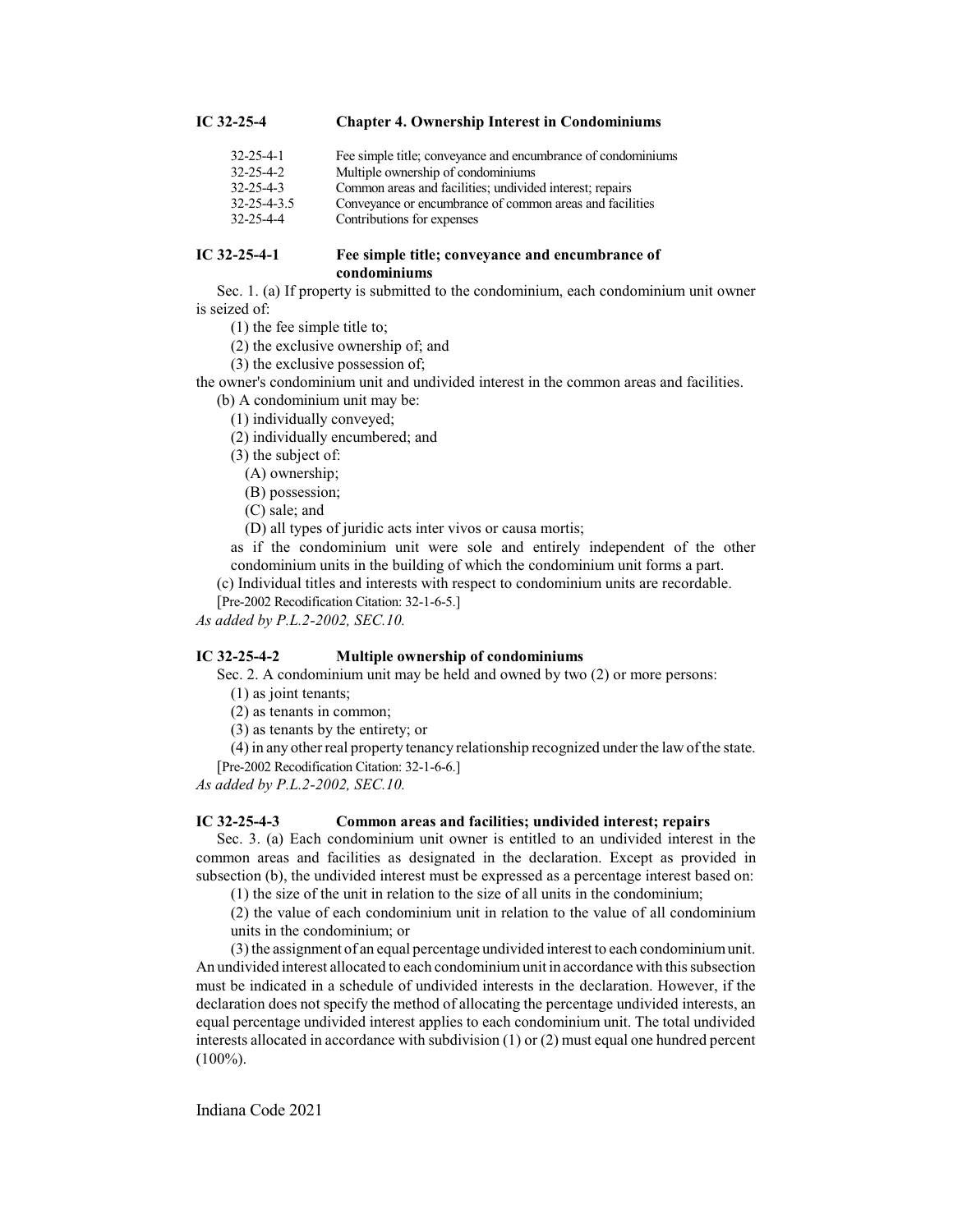(b) With respect to an expandable condominium, the declaration may allocate undivided interests in the common area on the basis of value if:

(1) the declaration prohibits the creation of any condominium units not substantially identical to the condominium units depicted on the recorded plans of the declaration; or

(2) the declaration:

(A) prohibits the creation of any condominium units not described in the initial declaration; and

(B) contains a statement on the value to be assigned to each condominium unit created after the date of the declaration.

(c) Interests in the common areas may not be allocated to any condominium units to be created within any additional land until the plats and plans and supplemental declaration depicting the condominium units to be created are recorded. Simultaneously with the recording of the plats and plans for the condominium units to be created, the declarant must execute and record an amendment to the initial declaration reallocating undivided interests in the common areas so that the future condominium units depicted on the plats and plans will be allocated undivided interests in the common areas on the same basis as the condominium units depicted in the prior recorded plats and plans.

(d) Except as provided in section 3.5 of this chapter and in IC 32-25-8-3, the undivided interest of the owner of the condominium unit in the common areas and facilities, as expressed in the declaration, is permanent and may not be altered without the consent of the co-owners. A consent to alteration must be stated in an amended declaration, and the amended declaration must be recorded. The undivided interest may not be transferred, encumbered, disposed of, or separated fromthe condominiumunit to which it appertains, and any purported transfer, encumbrance, or other disposition is void. The undivided interest is considered to be conveyed or encumbered with the condominium unit to which it appertains even though the undivided interest is not expresslymentioned or described in the conveyance or other instrument.

(e) The common areas and facilities shall remain undivided. A condominium unit owner or any other person may bring an action for partition or division of any part of the common areas and facilities if the property has been removed from this chapter as provided in IC 32-25-8-12 and IC 32-25-8-16. Any covenant to the contrary is void.

(f) Each condominium unit owner:

(1) may use the common areas and facilities in accordance with the purpose for which the common areas and facilities were intended; and

(2) may not, in the owner's use of the common areas and facilities, hinder or encroach upon the lawful rights of the other co-owners.

(g) The:

(1) necessary work of:

- (A) maintenance;
- (B) repair; and
- (C) replacement;

of the common areas and facilities; and

(2) making of any additions or improvements to the common areas and facilities; may be carried out only as provided in this chapter and in the bylaws.

(h) The association of condominiumunit owners has the irrevocable right, to be exercised by the manager or board of directors, to have access to each condominium unit from time to time during reasonable hours as is necessary for:

(1) the maintenance, repair, or replacement of any of the common areas and facilities: (A) in the condominium unit; or

(B) accessible from the condominium unit; or

(2) making emergency repairs in the condominium unit necessary to prevent damage to: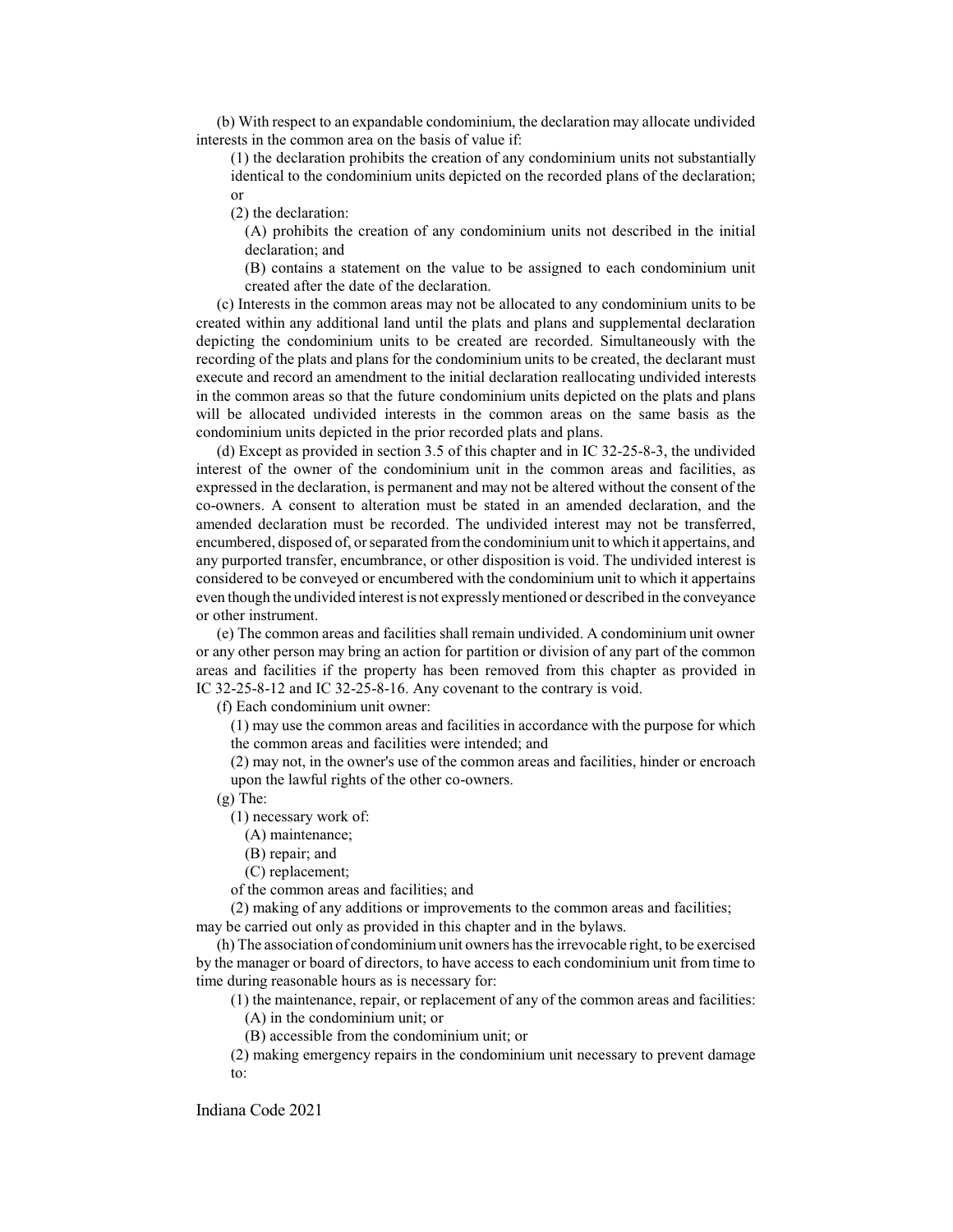(A) the common areas and facilities; or

(B) another condominium unit.

[Pre-2002 Recodification Citation: 32-1-6-7.]

*As added by P.L.2-2002, SEC.10. Amended by P.L.1-2003, SEC.84; P.L.181-2007, SEC.1.*

#### **IC 32-25-4-3.5 Conveyance or encumbrance of common areas and facilities**

Sec. 3.5. (a) This section applies only to a condominium located on the shore of a lake located in a township with a population of more than three thousand (3,000) but less than three thousand one hundred (3,100) located in a county having a population of more than forty-seven thousand (47,000) but less than forty-seven thousand five hundred (47,500).

(b) Except as otherwise provided in a statement described in:

(1) IC 32-25-7-1(a)(10) and included in:

(A) the declaration; or

(B) an amendment to the declaration, if the amendment is approved by at least ninety-five percent (95%) of co-owners; or

(2) IC 32-25-8-2(12) and included in:

(A) the bylaws; or

(B) an amendment to the bylaws, if the amendment is approved by the percentage of votes set forth in the bylaws under IC 32-25-8-2(11);

part or all of the common areas and facilities of a condominium may be conveyed or subjected to a security interest by the association of co-owners if at least ninety-five percent (95%) of the co-owners, including at least ninety-five percent (95%) of the co-owners of condominium units not owned by the declarant, agree to the action. However, if the common areas and facilities proposed to be conveyed or encumbered under this section include any limited common areas and facilities, all the owners ofthe limited common areas and facilities to be conveyed or encumbered must agree to the conveyance or encumbrance.

(c) An agreement to convey or encumber common areas and facilities under this section must be evidenced by an agreement:

(1) executed in the same manner as a deed or any other instrument recognized by the state for the conveyance or transfer of interests in title; and

(2) signed by:

(A) at least ninety-five percent (95%) of the co-owners, as required by this section; or

(B) another percentage of the co-owners specified in a statement described in subsection  $(b)(1)$  or  $(b)(2)$ .

An agreement under this subsection is effective upon being recorded.

(d) Proceeds from the conveyance or encumbrance of common areas and facilities under this section shall be distributed to co-owners as common profits under IC 32-25-8-6. However, if the common areas and facilities conveyed or encumbered under this section include limited common areas and facilities, proceeds from the conveyance or encumbrance of the limited common areas and facilities shall be distributed to the owners of the limited common areas and facilities according to the percentage of the owners' undivided interest in the limited common areas and facilities.

(e) A conveyance or encumbrance of common areas and facilities not made in accordance with:

(1) this section; or

(2) a statement described in subsection (b)(1) or (b)(2);

is void.

*As added by P.L.181-2007, SEC.2. Amended by P.L.119-2012, SEC.161.*

#### **IC 32-25-4-4 Contributions for expenses**

Sec. 4. (a) Except as provided in subsection (d) or (e), the co-owners are bound to contribute pro rata, in the percentages computed under section 3 of this chapter, toward: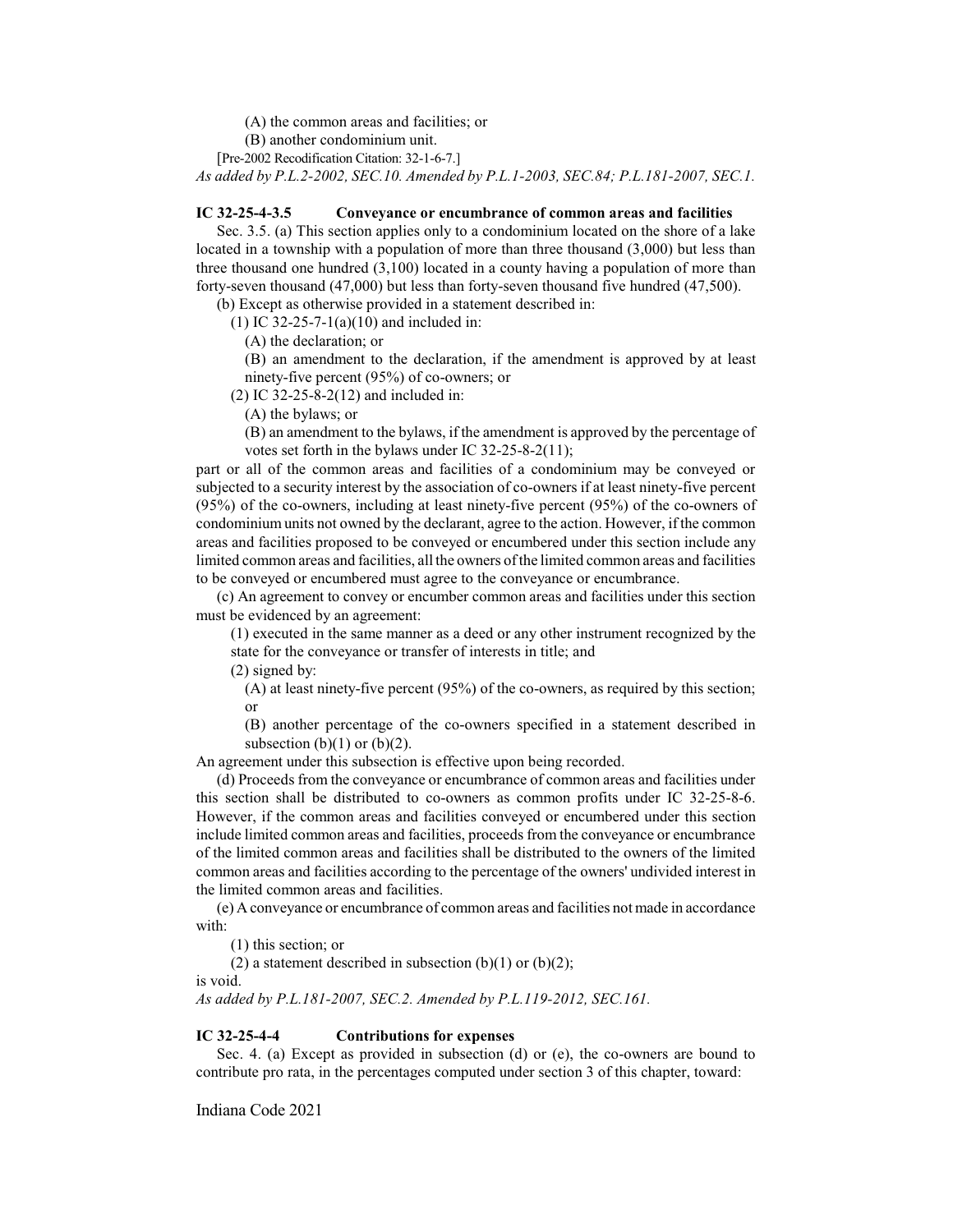(1) the expenses of administration and of maintenance and repair of the general common areas and facilities and, in the proper case, of the limited common areas and facilities of the building; and

(2) any other expense lawfully agreed upon.

(b) A co-owner may not exempt the co-owner from contributing toward the expenses referred to in subsection (a) by:

(1) waiver of the use or enjoyment of the common areas and facilities; or

(2) abandonment of the condominium unit belonging to the co-owner.

(c) All sums assessed by the association of co-owners shall be established by using generally accepted accounting principles applied on a consistent basis and shall include the establishment and maintenance of a replacement reserve fund. The replacement reserve fund may be used for capital expenditures and replacement and repair of the common areas and facilities and may not be used for usual and ordinary repair expenses of the common areas and facilities. The fund shall be:

(1) maintained in a separate interest bearing account with a bank or savings association authorized to conduct business in the county in which the condominium is established; or

(2) invested in the same manner and in the same types of investments in which the funds of a political subdivision may be invested:

(A) under IC 5-13-9; or

(B) as otherwise provided by law.

Assessments collected for contributions to the fund are not subject to adjusted gross income tax.

(d) If permitted by the declaration, the declarant or a developer (or a successor in interest of either) that is a co-owner of unoccupied condominium units offered for the first time for sale is excused from contributing toward the expenses referred to in subsection (a) for those units for a period that:

(1) is stated in the declaration;

(2) begins on the day that the declaration is recorded; and

(3) terminates no later than the first day of the twenty-fourth calendar month following

the month in which the closing of the sale of the first condominium unit occurs.

However, if the expenses referred to in subsection (a) incurred by the declarant, developer, or successor during the period referred to in this subsection exceed the amount assessed against the other co-owners, the declarant, developer, or successor shall pay the amount by which the expenses incurred by the declarant, developer, or successor exceed the expenses assessed against the other co-owners.

(e) If the declaration does not contain the provisions referred to in subsection (d), the declarant or a developer (or a successor in interest of either) that is a co-owner of unoccupied condominium units offered for the first time for sale is excused from contributing toward the expenses referred to in subsection (a) for those units for a stated period if the declarant, developer, or successor:

(1) has guaranteed to each purchaser in the purchase contract, the declaration, or the prospectus, or by an agreement with a majority of the other co-owners that the assessment for those expenses will not increase over a stated amount during the stated period; and

(2) has obligated itself to pay the amount by which those expenses incurred during the stated period exceed the assessments at the guaranteed level under subdivision (1) receivable during the stated period from the other co-owners.

[Pre-2002 Recodification Citation: 32-1-6-22.]

*As added by P.L.2-2002, SEC.10. Amended by P.L.192-2002(ss), SEC.172.*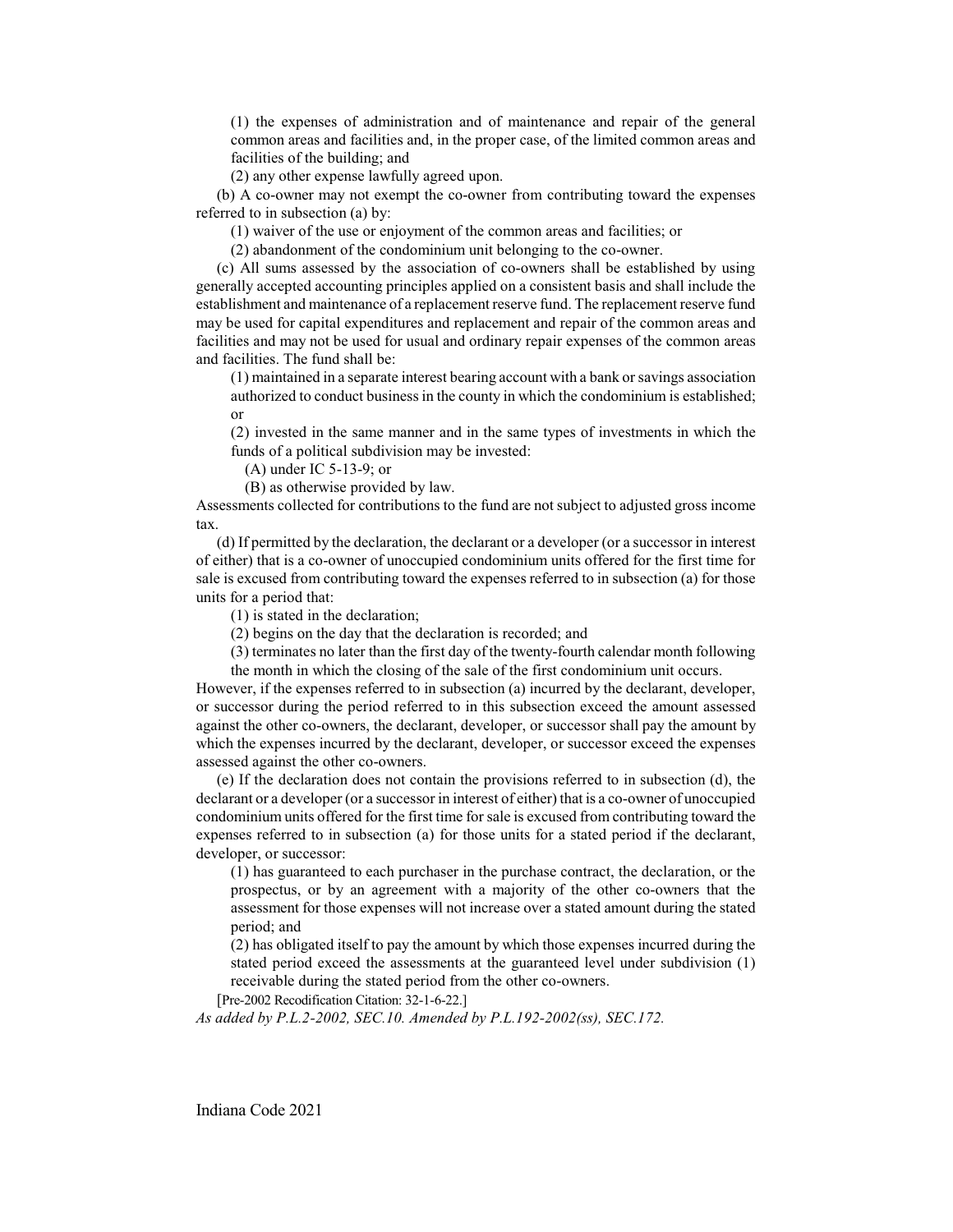# **IC 32-25-5 Chapter 5. Conveyance Procedures**

| 32-25-5-1 | First conveyance; satisfaction of liens |
|-----------|-----------------------------------------|
| 22.25.7.2 | TT : 1 1 1 . 1                          |

32-25-5-2 Unpaid assessments; grantee and grantor jointly and severally liable

#### **IC 32-25-5-1 First conveyance; satisfaction of liens**

Sec. 1. (a) At the time of the first conveyance of each condominium unit:

(1) every mortgage and other lien affecting the condominium unit, including the unit's percentage of undivided interest in the common areas and facilities, must be paid and satisfied of record; or

(2) the condominium unit being conveyed and the unit's percentage of undivided interest in the common areas and facilities must be released from the mortgage or other lien by partial release.

(b) A partial release under subsection (a)(2) must be recorded.

[Pre-2002 Recodification Citation: 32-1-6-16.]

*As added by P.L.2-2002, SEC.10.*

## **IC 32-25-5-2 Unpaid assessments; grantee and grantor jointly and severally liable**

Sec. 2. (a) Except as provided in subsection (b) or (d), in a voluntary conveyance, the grantee of a condominium unit is jointly and severally liable with the grantor for all unpaid assessments against the grantor for the grantor's share of the common expenses incurred before the grant or conveyance, without prejudice to the grantee's right to recover from the grantor the amounts of common expenses paid by the grantee.

(b) The grantee:

(1) is entitled to a statement fromthe association, manager, or board of directors setting forth the amount of the unpaid assessments against the grantor; and

(2) is not liable for, nor shall the condominium unit conveyed be subject to a lien for, any unpaid assessments against the grantor in excess of the amount set forth in the statement.

(c) The grantee may obtain the statement of unpaid assessments described in subsection (b) by making a written request to the association, manager, or board of directors at:

(1) the last address at which the grantor made a payment of the assessments; or

(2) the address for the association, manager, or board of directors as listed in the records of the secretary of state.

(d) If the association, manager, or board of directors does not provide, by first class or certified mail, a statement of unpaid assessments not later than ten (10) business days after receipt of the written request, the:

(1) grantee is not liable for; and

(2) condominium unit conveyed is not subject to a lien for;

any unpaid assessments against the grantor.

[Pre-2002 Recodification Citation: 32-1-6-23.]

*As added by P.L.2-2002, SEC.10. Amended by P.L.94-2014, SEC.7.*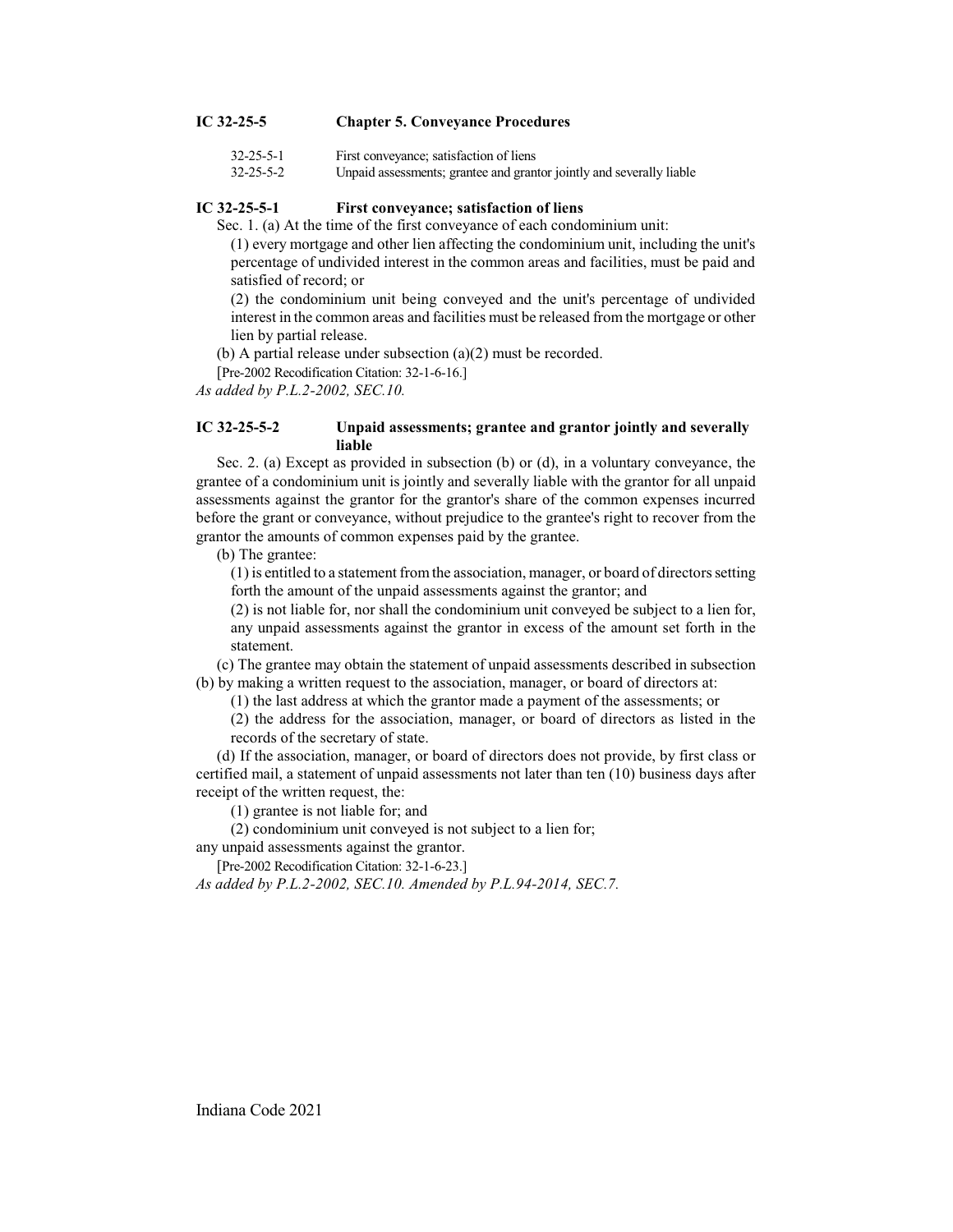## **IC 32-25-6 Chapter 6. Liens and Encumbrances**

| 32-25-6-1 | Liens and encumbrances                                       |
|-----------|--------------------------------------------------------------|
| 32-25-6-2 | Common areas; transferable easements for making improvements |
| 32-25-6-3 | Unpaid assessments; lien                                     |

### **IC 32-25-6-1 Liens and encumbrances**

Sec. 1. (a) After a declaration is recorded under this article and while the property remains subject to this article, a lien may not arise or be effective against the property as a whole. Except as provided in subsection (b), liens or encumbrances may arise or be created only against:

(1) each condominium unit; and

(2) the undivided interest in the common areas and facilities appurtenant to each unit; in the same manner and under the same conditions as liens or encumbrances may arise or be created against any other parcel of real property.

(b) Labor performed or materials furnished with the consent or at the request of a condominium unit owner, the owner's agent, or the owner's contractor or subcontractor may not be the basis for filing a lien under any lien law against the condominium unit or any other property of any other co-owner not expressly consenting to or requesting the performance of the labor or the furnishing of the materials. However, express consent is considered to be given by the owner of any condominium unit in the case of emergency repairs to the condominium unit. Labor performed or materials furnished for the common areas and facilities, if authorized by the association of co-owners, the manager, or board of directors in accordance with this article, the declaration, or the bylaws:

(1) are considered to be performed or furnished with the express consent of each co-owner;

(2) constitute the basis for the filing of a lien under any lien law against each of the condominium units; and

(3) are subject to subsection (c).

(c) If a lien against two (2) or more condominium units becomes effective, the owner of a condominium unit against which the lien is effective may remove the owner's:

(1) unit; and

(2) undivided interest in the common areas and facilities appurtenant to the unit;

from the lien by payment of the fractional or proportional amounts attributable to the unit. After the payment, discharge of the lien, or other satisfaction of the lien, the condominium unit and the undivided interest in the common areas and facilities appurtenant to the condominium unit are free and clear of the lien. A partial payment, partial satisfaction of the lien, or discharge of the lien may not prevent the lienholder from proceeding against any condominium unit and the undivided interest in the common areas and facilities appurtenant to the condominium unit that remain subject to the lien.

[Pre-2002 Recodification Citation: 32-1-6-10.] *As added by P.L.2-2002, SEC.10.*

# **IC 32-25-6-2 Common areas; transferable easements for making improvements**

Sec. 2. Subject to any restrictions and limitations in the condominium instruments, the declarant has a transferable easement over and upon the common areas and facilities for the purpose of:

(1) making improvements within:

(A) the condominium; or

(B) additional real estate;

under those instruments and this article; and

(2) doing all things reasonably necessary and proper in connection with the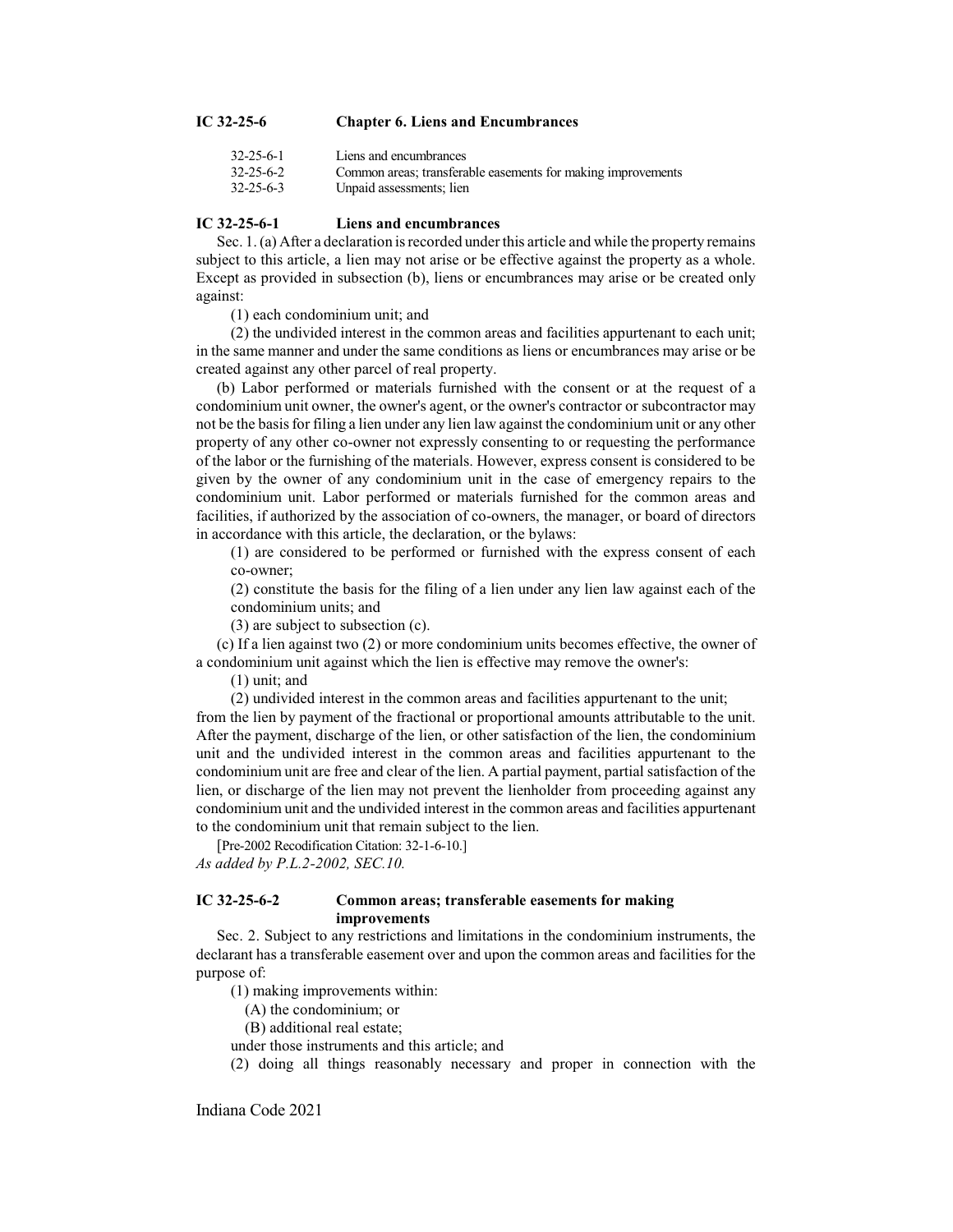improvements referred to in subdivision (1).

[Pre-2002 Recodification Citation: 32-1-6-15.4.] *As added by P.L.2-2002, SEC.10.*

## **IC 32-25-6-3 Unpaid assessments; lien**

Sec. 3. (a) All sums assessed by the association of co-owners but unpaid for the share of the common expenses chargeable to any condominium unit constitute a lien on the unit effective at the time of assessment. The lien has priority over all other liens except:

(1) tax liens on the condominium unit in favor of any:

(A) assessing unit; or

(B) special district; and

(2) all sums unpaid on a first mortgage of record.

(b) A lien under subsection (a) may be filed and foreclosed by suit by the manager or board of directors, acting on behalf of the association of co-owners, under laws of Indiana governing mechanics' and materialmen's liens. In any foreclosure under this subsection:

(1) the condominium unit owner shall pay a reasonable rental for the unit, if payment of the rental is provided in the bylaws; and

(2) the plaintiff in the foreclosure is entitled to the appointment of a receiver to collect the rental.

(c) The manager or board of directors, acting on behalf of the association of co-owners, may, unless prohibited by the declaration:

(1) bid on the condominium unit at foreclosure sale; and

(2) acquire, hold, lease, mortgage, and convey the condominium unit.

(d) Suit to recover a money judgment for unpaid common expenses is maintainable without foreclosing or having the lien securing the expenses.

(e) If the mortgagee of a first mortgage of record or other purchaser of a condominium unit obtains title to the unit as a result of foreclosure of the first mortgage, the acquirer of title, or the acquirer's successors and assigns, is not liable for the share of the common expenses or assessments by the association of co-owners chargeable to the unit that became due before the acquisition of title to the unit by the acquirer. The unpaid share of common expenses or assessments is considered to be common expenses collectible from all of the co-owners, including the acquirer or the acquirer's successors and assigns.

[Pre-2002 Recodification Citation: 32-1-6-24.] *As added by P.L.2-2002, SEC.10.*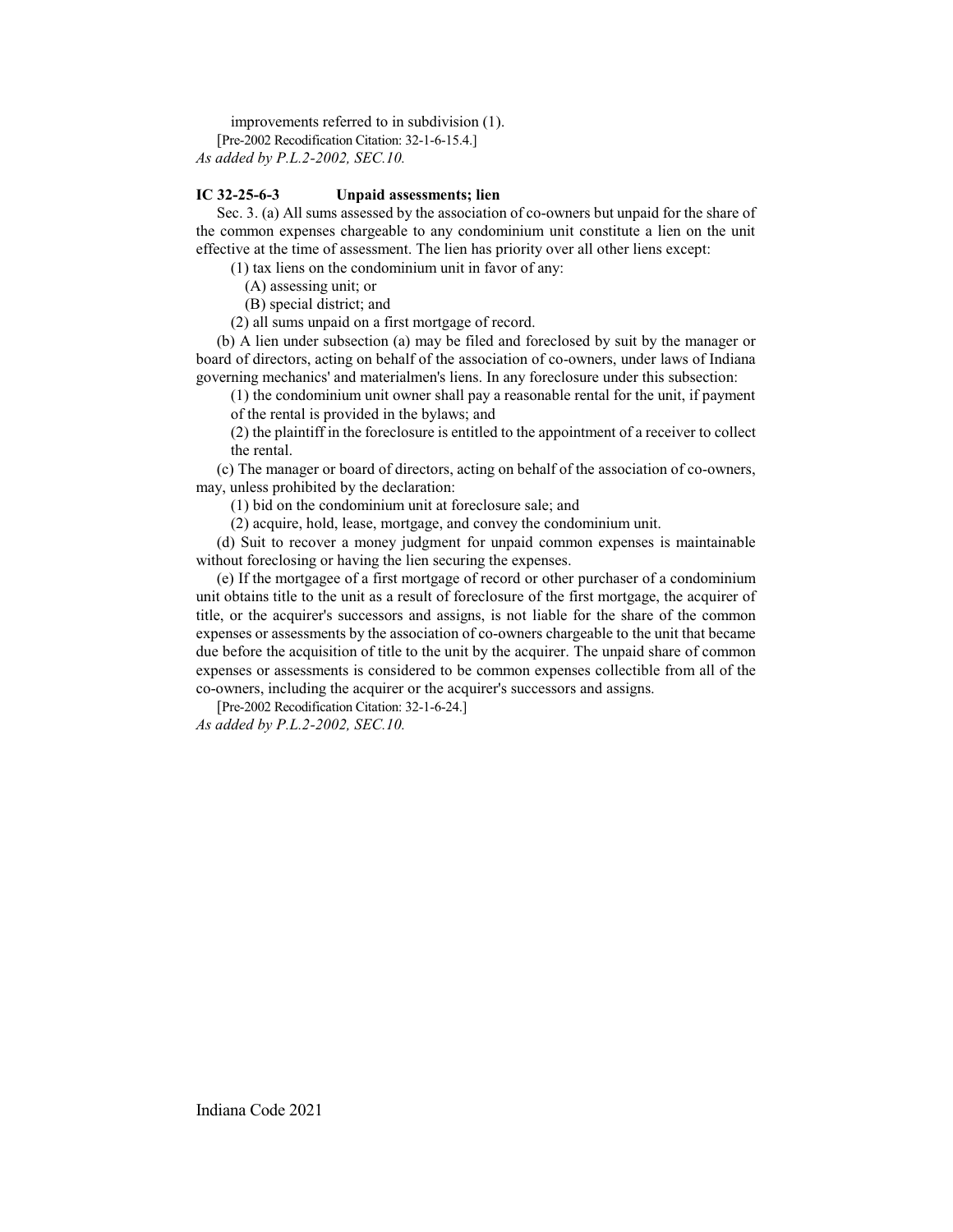# **IC 32-25-7 Chapter 7. Declaration**

| 32-25-7-1 | Recording declaration; contents                                                       |
|-----------|---------------------------------------------------------------------------------------|
| 32-25-7-2 | Expandable condominiums; contents of declaration                                      |
| 32-25-7-3 | Contractable condominiums; contents of declaration                                    |
| 32-25-7-4 | Floor plans                                                                           |
| 32-25-7-5 | Designation; conveyance                                                               |
| 32-25-7-6 | Presumption of consent to changes; reallocation of interests in common area;<br>liens |
| 32-25-7-7 | Amending declaration; consents required                                               |

## **IC 32-25-7-1 Recording declaration; contents**

Sec. 1. (a) The owner of the land on which a condominium is declared shall record with the recorder of the county in which the land is situated a declaration. Except as provided in section 2 or 3 of this chapter, the declaration must include the following:

(1) A description of the land on which the building and improvements are or are to be located.

(2) A description of the building, stating:

(A) the number of stories and basements; and

(B) the number of condominium units.

(3) A description of the common areas and facilities.

(4) A description of the limited common areas and facilities, if any, stating to which condominium units their use is reserved.

(5) The percentage of undivided interest in the common areas and facilities appertaining to each condominiumunit and its owner for all purposes, including voting. (6) A statement of the percentage of votes by the condominium unit owners required to determine whether to:

- (A) rebuild;
- (B) repair;
- (C) restore; or

(D) sell;

the property if all or part of the property is damaged or destroyed.

(7) Any covenants and restrictions in regard to the use of:

(A) the condominium units; and

(B) common areas and facilities.

(8) Any further details in connection with the property that:

- (A) the person executing the declaration considers desirable; and
- (B) are consistent with this article.

(9) The method by which the declaration may be amended in a manner consistent with this chapter.

(10) This subdivision applies only to a condominium located on the shore of a lake located in a township with a population of more than three thousand (3,000) but less than three thousand one hundred (3,100) located in a county having a population of more than forty-seven thousand (47,000) but less than forty-seven thousand five hundred (47,500). A statement of the percentage of votes by the condominium unit owners required to convey or encumber part or all of the common areas and facilities. A statement under this subdivision may not allow less than ninety-five percent (95%) of the condominium unit owners, or less than ninety-five percent (95%) of the owners of condominium units not owned by the declarant, to convey or encumber part or all ofthe common areas and facilities. Ifthe declaration does not include a statement under this subdivision, IC 32-25-4-3.5 applies.

(b) A true copy of the bylaws shall be annexed to and made a part of the declaration.

(c) The record of the declaration shall contain a reference to the: (1) book;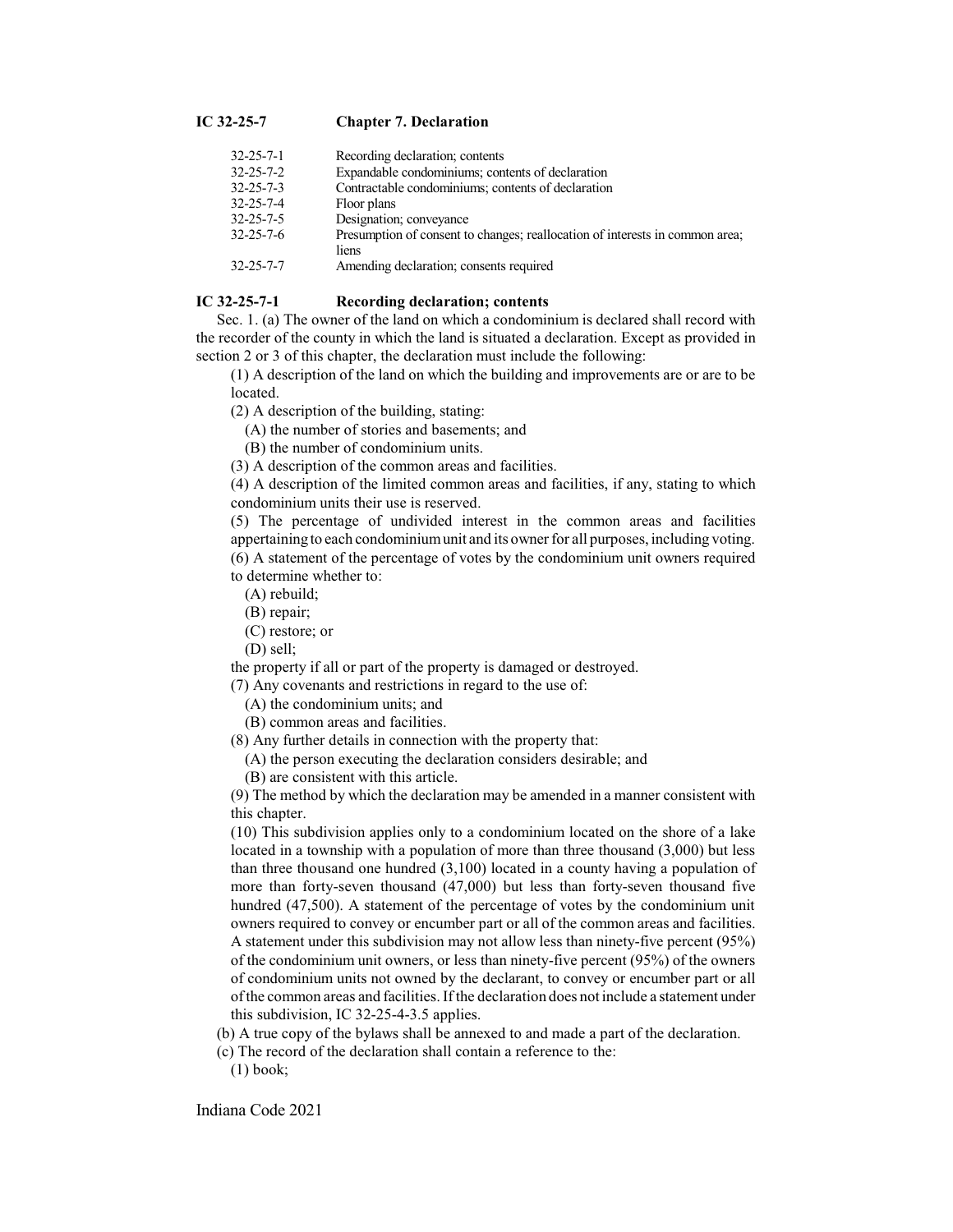(2) page; and

(3) date of record;

of the floor plans of the building affected by the declaration.

[Pre-2002 Recodification Citation: 32-1-6-12.]

*As added by P.L.2-2002, SEC.10. Amended by P.L.181-2007, SEC.3; P.L.119-2012, SEC.162.*

### **IC 32-25-7-2 Expandable condominiums; contents of declaration**

Sec. 2. (a) If a condominiumis an expandable condominium, the declaration shall contain, in addition to the matters specified in section 1 of this chapter:

(1) a general plan of development showing:

(A) the property subject to the condominium;

(B) areas into which expansion may be made; and

(C) the maximum number of condominium units in additional phases that may be added;

(2) a schedule or formula for determining the percentage of undivided interests in the common areas and facilities that will appertain to each condominium unit as each additional phase is added; and

(3) a time limit, not exceeding ten (10) years, within which the phase or phases may be added to the condominium.

(b) If additional phases are not developed within five (5) years after the recordation ofthe declaration, the development of additional phases is not considered to be part of:

(1) a common scheme; and

(2) development of the entire condominium.

[Pre-2002 Recodification Citation: 32-1-6-12.1.]

*As added by P.L.2-2002, SEC.10.*

## **IC 32-25-7-3 Contractable condominiums; contents of declaration**

Sec. 3. If a condominium is a contractable condominium, the declaration shall contain, in addition to matters specified in section 1 of this chapter:

(1) an explicit reservation of an option to contract the condominium;

(2) a statement of any limitations on the option to contract the condominium;

(3) a date, not later than ten (10) years after the recording of the declaration, upon which the option to contract the condominium will expire;

(4) a statement of any circumstances that will terminate the option to contract the condominium before the expiration date referred to in subdivision (3);

(5) a legally sufficient description of all withdrawable land;

 $(6)$  a statement as to whether portions of the withdrawable land may be withdrawn from

the condominium at different times; and

(7) a statement of any limitations:

(A) fixing the boundaries of portions of the withdrawable land; or

(B) regulating the order in which the portions may be withdrawn.

[Pre-2002 Recodification Citation: 32-1-6-12.2.]

*As added by P.L.2-2002, SEC.10.*

## **IC 32-25-7-4 Floor plans**

Sec. 4. (a) Simultaneously with the recording of the declaration, a set of floor plans of the condominium or building shall be filed in the office of the county recorder. The set of floor plans must include the following:

(1) The relation of the condominium or building to lot lines.

(2) The:

(A) layout;

(B) elevation;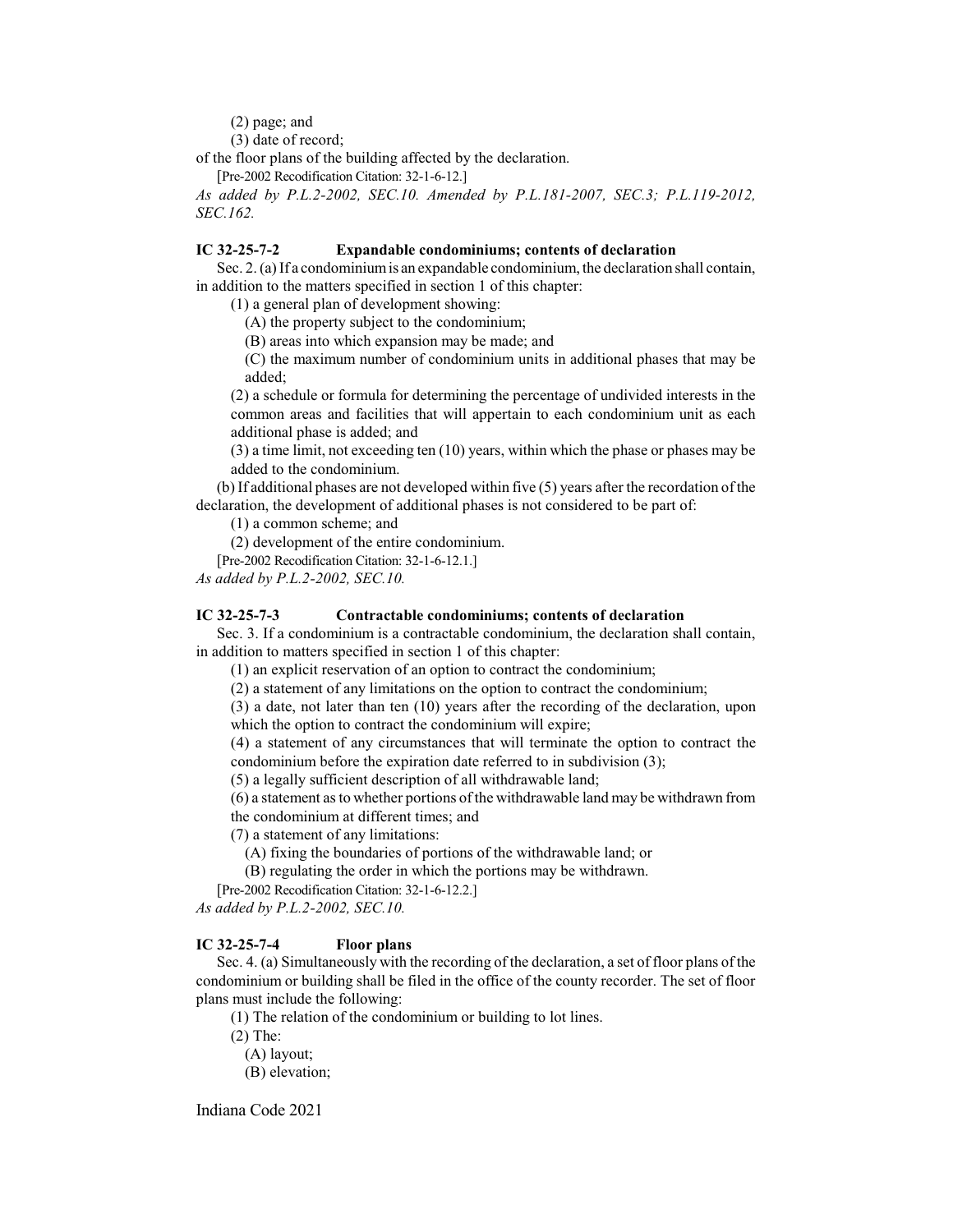(C) location;

(D) unit numbers; and

(E) dimensions;

of the condominium units.

(3) The name of the condominium or building, or that it has no name.

(4) The verified statement of a registered architect or licensed professional engineer certifying that the set of floor plans is an accurate copy of portions of the plans of the building as filed with and approved by the municipal or other governmental subdivision having jurisdiction over the issuance of permits for the construction of buildings.

(b) If the set of floor plans referred to in subsection (a) does not include a verified statement by an architect or engineer that the plans fully and accurately depict the layout, location, unit numbers, and dimensions of the condominium units as built, an amendment to the declaration must be recorded before the first conveyance of any condominium unit. The amendment to the declaration must have attached to it a verified statement of a registered architect or licensed professional engineer certifying that the filed set offloor plans or the set offloor plans being filed simultaneously with the amendmentfully and accurately depicts the layout, location, unit numbers, and dimensions of the condominium units as built. The set of floor plans shall:

(1) be kept by the recording officer in a separate file for each building;

(2) be indexed in the same manner as a conveyance entitled to be recorded;

(3) be numbered serially in the order of receipt;

 $(4)$  be designated "condominium unit ownership", with the name of the building, if any; and

(5) contain a reference to the:

(A) book;

(B) page; and

(C) date of recording;

of the amendment to the declaration.

(c) The record of the amendment to the declaration referred to in subsection (b) shall contain a reference to the file number of the set of floor plans of the building affected by the amendment to the declaration.

[Pre-2002 Recodification Citation: 32-1-6-13.] *As added by P.L.2-2002, SEC.10.*

## **IC 32-25-7-5 Designation; conveyance**

Sec. 5. (a) Each condominium unit in a building shall be designated, on the set of floor plans referred to in section 4 of this chapter, by letter, number, or other appropriate designation.

(b) Any instrument recognized by the state for the conveyance or transfer of interests in title, which describes the apartment by using the designation referred to in subsection (a) followed by the words "in (name) Condominium as recorded in Book \_\_\_\_\_\_\_, p. \_\_, under the date of \_\_\_\_\_\_\_\_, \_\_\_\_\_, of the records of \_\_\_\_\_\_\_\_\_\_ County, Indiana", is considered to contain a good and sufficient description for all purposes.

(c) Any conveyance or transfer of interest in title of a condominium unit is considered also to convey the undivided interests of the owner in the common areas and facilities, both general and limited, appertaining to the condominiumunit without specificallyor particularly referring to the undivided interests. The:

(1) contents;

(2) form;

(3) method of preparation;

(4) recording of an instrument of conveyance; and

(5) interpretation of an instrument of conveyance;

are governed by the law of Indiana relating to real property.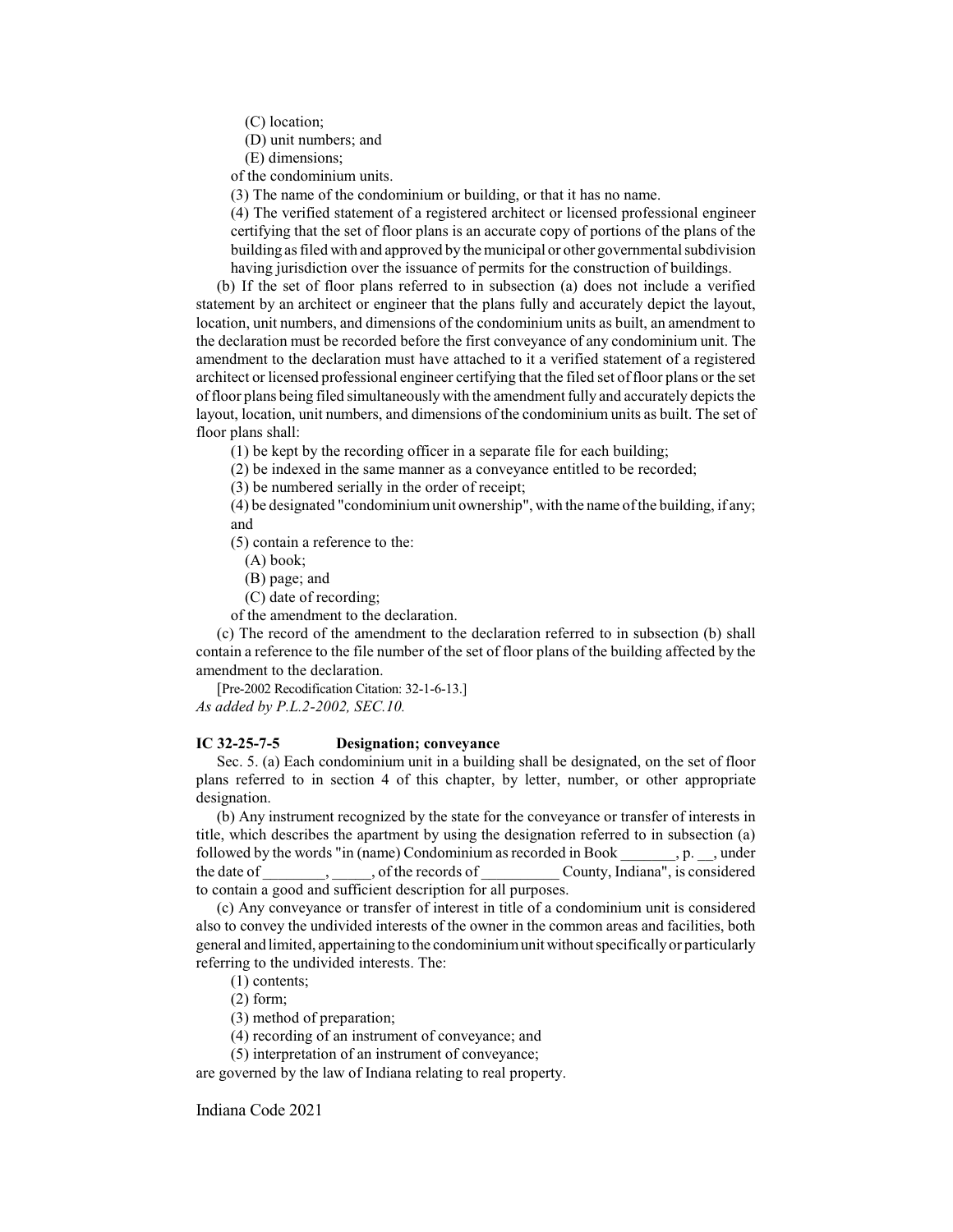(d) Each instrument or deed of conveyance also shall include the following:

(1) A statement of the use for which the condominium unit is intended.

(2) A statement of the restrictions on the use of the condominium unit.

(3) The percentage of undivided interest appertaining to the condominium unit in the common areas and facilities.

(4) The amount of any unpaid current or delinquent assessments of common expenses.

(5) Any other details and restrictions that:

(A) the grantor and grantee consider desirable; and

(B) are consistent with the declaration.

(e) Failure to make a statement in the deed as required by subsection (d)(4) does not:

(1) invalidate the title conveyed by the deed; or

(2) absolve a grantee under the deed from liability for any unpaid current or delinquent assessments of common expenses against a condominium unit on the date of its conveyance.

(f) Upon the request of a:

(1) condominium unit owner;

(2) prospective grantee;

(3) title insurance company; or

(4) mortgagee;

the secretary or other authorized officer of the association of co-owners shall provide, within five (5) days of the request, a statement of the amount of current and delinquent assessments of common expenses against a particular condominium unit.

[Pre-2002 Recodification Citation: 32-1-6-14.]

*As added by P.L.2-2002, SEC.10.*

### **IC 32-25-7-6 Presumption of consent to changes; reallocation of interests in common area; liens**

Sec. 6. (a) Except as provided in subsection (b), if the declaration for a condominium is in conformity with section 2 of this chapter, it is presumed that any owner of a condominium unit in that condominiumhas consented to the changes in the percentage of undivided interest in the common areas and facilities appertaining to the owner's unit.

(b) An owner of a condominium unit who entered an agreement to purchase that unit before the recordation of the declaration may not be presumed to have consented to the changes referred to in subsection (a) unless the owner:

(1) was provided a copy of:

(A) the expansion provisions; or

(B) the declaration; and

(2) made a written acknowledgment of the receipt of the provisions before entering the purchase agreement.

(c) The reallocation of percentage of undivided interests in the common areas and facilities vests when the amendment to the declaration incorporating the reallocated percentages is recorded.

(d) When the amendment to the declaration incorporating:

(1) the addition of condominium units;

(2) the expansion of common areas and facilities; or

(3) both addition and expansion as described in subdivisions (1) and (2);

is recorded, all liens, including mortgage liens, are released as to the percentage of undivided interests in the common areas and facilities described in the declaration (before amendment of the declaration) and shall attach to the reallocated percentage of undivided interests in the common areas and facilities described in the amendment to the declaration as though the liens had attached to those percentage interests on the date of the recordation of the mortgage or other document that evidences the creation of the lien. The percentage interest in the common areas and facilities appertaining to additional condominium units being added by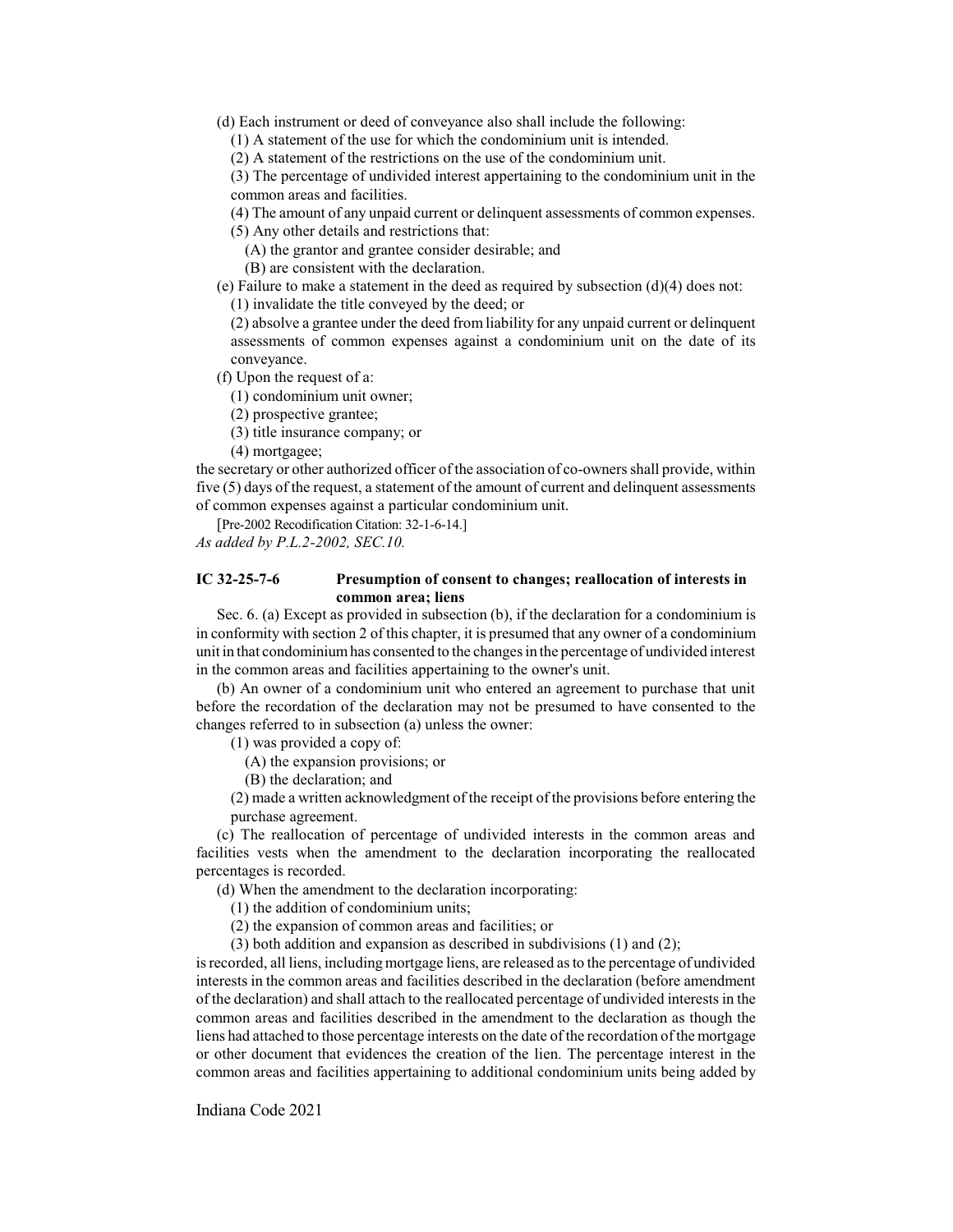the amendment to the declaration are subject to mortgage liens and other liens upon the recordation of the amendment to the declaration.

[Pre-2002 Recodification Citation: 32-1-6-15.2.] *As added by P.L.2-2002, SEC.10.*

# **IC 32-25-7-7 Amending declaration; consents required**

Sec. 7. The declaration must contain a provision allowing the co-owners to amend the declaration at any time, from time to time, subject to the following:

(1) The declarant's consent to an amendment may be required if:

(A) the declarant owns one (1) or more units within the condominium; and

(B) not more than seven (7) years have passed since the original declaration was first recorded.

(2) The consent of the co-owners to the amendment has been obtained as evidenced by either of the following:

(A) The vote of the co-owners at a meeting called for the purpose of considering the amendment.

(B) A written instrument signed by the co-owners.

The declaration may not require that the consent of more than seventy-five percent (75%) of the co-owners is required for consent under this subdivision.

(3) If the consent of first mortgage holders is required, only first mortgage holders that provide an address to the secretary of the board must be notified. The consent of a first mortgage holder must be indicated in a written instrument signed by the mortgage holder. However, a mortgage holder is considered to have consented to a proposed amendment if the mortgage holder does not respond to a written request for consent within thirty (30) days after the mortgage holder receives the request. The governing documents may not require that the consent of more than seventy-five percent (75%) of first mortgage holders eligible to receive notice is required for consent under this subdivision.

(4) Notwithstanding subdivisions (1) through (3), the declaration may require the approval of at least ninety-five percent (95%) of the co-owners to convey common areas or to dissolve the condominium.

*As added by P.L.141-2015, SEC.2. Amended by P.L.164-2016, SEC.1.*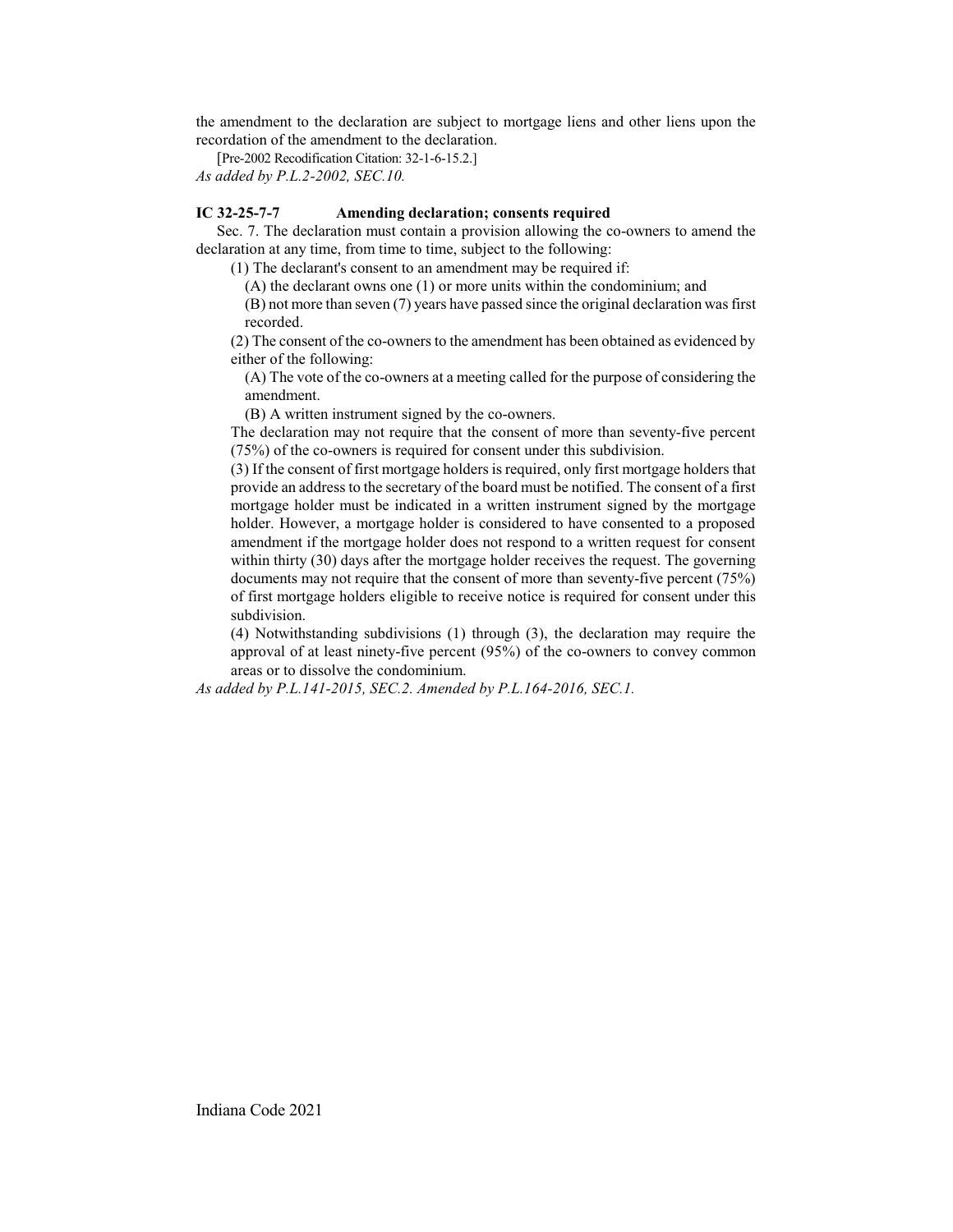| 32-25-8-1   | Bylaws; administration of property                                             |
|-------------|--------------------------------------------------------------------------------|
| 32-25-8-2   | Bylaws; contents                                                               |
| 32-25-8-2.5 | Board of directors meetings; co-owners entitled to attend; permissible private |
|             | meetings; availability of meeting minutes                                      |
| 32-25-8-3   | Recording instruments; indexes                                                 |
| 32-25-8-4   | Sales and management offices; model units                                      |
| 32-25-8-5   | Alteration or structural changes; impairing easements or hereditaments         |
| 32-25-8-6   | Common profits and expenses                                                    |
| 32-25-8-6.5 | Condominium association distributing water or sewer service; not considered    |
|             | public utility                                                                 |
| 32-25-8-7   | Taxes, assessments, and charges                                                |
| 32-25-8-8   | Records                                                                        |
| 32-25-8-9   | Insurance; co-owners                                                           |
| 32-25-8-10  | Insurance; reconstruction of building                                          |
| 32-25-8-11  | Insurance; reconstruction of building; insufficient proceeds                   |
| 32-25-8-12  | Determination not to rebuild after casualty or disaster                        |
| 32-25-8-13  | Expandable condominiums; addition of real estate                               |
| 32-25-8-14  | Contractable condominiums; withdrawal of land                                  |
| 32-25-8-15  | Reservation of option not to expand; disclosure                                |
| 32-25-8-16  | Removal of property                                                            |

## **IC 32-25-8-1 Bylaws; administration of property**

Sec. 1. The administration of every property is governed by bylaws. A true copy of the bylaws shall be annexed to and made a part of the declaration. A modification of or amendment to the bylaws is valid only if:

(1) the modification or amendment isset forth in an amendment to the declaration; and

(2) the amendment is recorded.

[Pre-2002 Recodification Citation: 32-1-6-25.]

*As added by P.L.2-2002, SEC.10.*

#### **IC 32-25-8-2 Bylaws; contents**

Sec. 2. The bylaws must provide for the following:

(1) With respect to the board of directors:

(A) the election of the board from among the co-owners;

(B) the number of persons constituting the board;

(C) the expiration of the terms of at least one-third  $(1/3)$  of the directors annually;

(D) the powers and duties of the board, including whether the board may engage the services of a manager or managing agent;

(E) the compensation, if any, of the directors; and

(F) the method of removal from office of directors.

(2) The method of calling meetings of the co-owners and the percentage, if other than a majority of co-owners, that constitutes a quorum.

(3) The election from among the board of directors of a president, who shall preside over the meetings of:

(A) the board of directors; and

(B) the association of co-owners.

(4) The election of a secretary, who shall keep the minute book in which resolutions shall be recorded.

(5) The election of a treasurer, who shall keep the financial records and books of account.

(6) The maintenance, repair, and replacement of the common areas and facilities and payments for that maintenance, repair, and replacement, including the method of approving payment vouchers.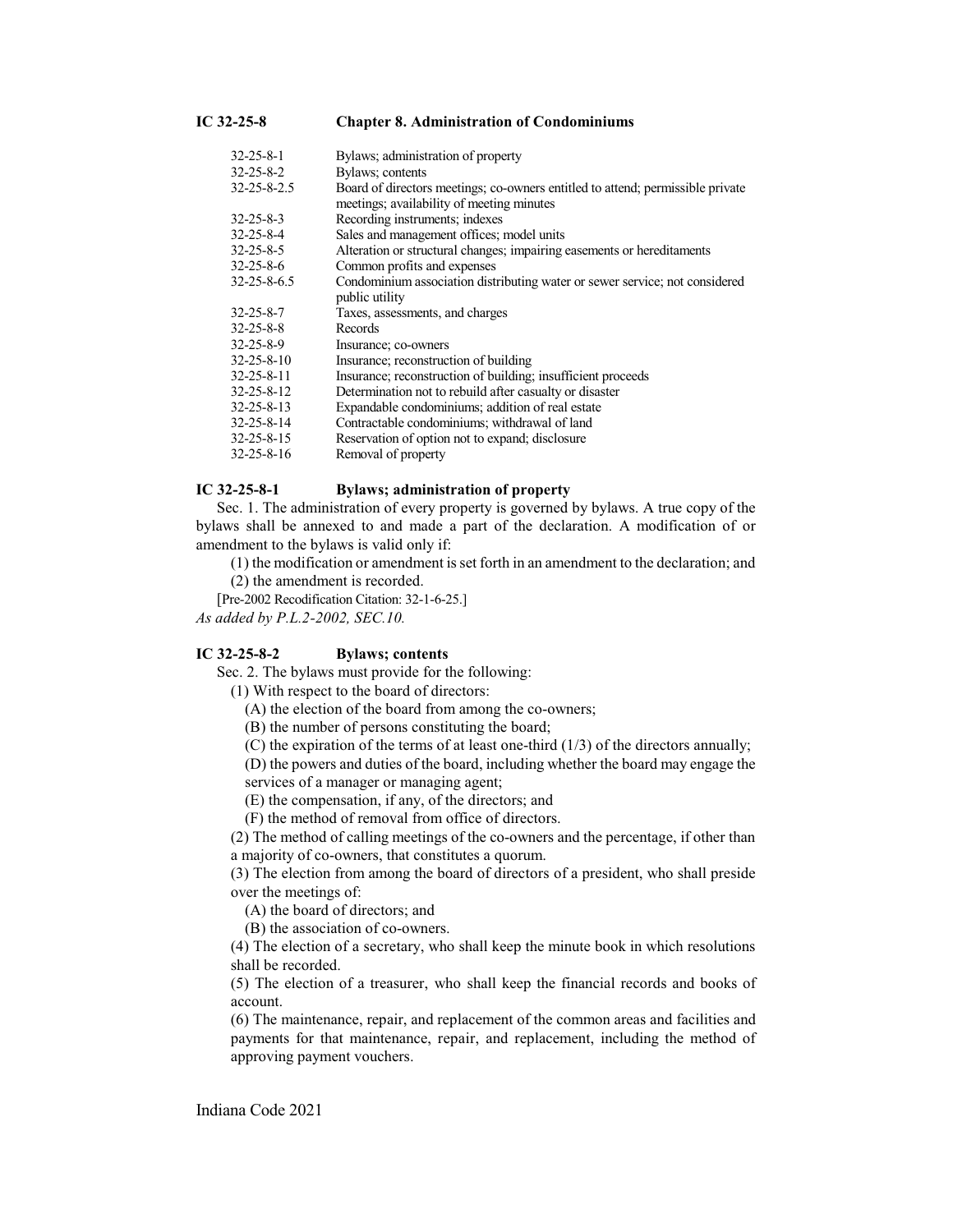(7) The manner of collecting from each condominium owner the owner's share of the common expenses.

(8) The designation and removal of personnel necessary for the maintenance, repair, and replacement of the common areas and facilities.

(9) The method of adopting and of amending administrative rules governing the details of the operation and use of the common areas and facilities.

(10) The restrictions on and requirements respecting the use and maintenance of the condominium units and the use of the common areas and facilities that are:

(A) not set forth in the declaration; and

(B) designed to prevent unreasonable interference with the use of their respective units and of the common areas and facilities by the several co-owners.

(11) The percentage of votes required to amend the bylaws. The percentage may not exceed seventy-five percent (75%).

(12) A statement of the percentage of votes by the condominium unit owners required to convey or encumber part or all ofthe common areas and facilities. A statement under this subdivision may not allow less than ninety-five percent (95%) of the condominium unit owners, or less than ninety-five percent  $(95%)$  of the owners of condominium units not owned by the declarant, to convey or encumber part or all of the common areas and facilities. If the bylaws do not include a statement under this subdivision, IC 32-25-4-3.5 applies.

(13) Other provisions consistent with this article considered necessary for the administration of the property.

[Pre-2002 Recodification Citation: 32-1-6-26.]

*As added by P.L.2-2002, SEC.10. Amended by P.L.181-2007, SEC.4; P.L.119-2012, SEC.163; P.L.141-2015, SEC.3.*

## **IC 32-25-8-2.5 Board of directors meetings; co-owners entitled to attend; permissible private meetings; availability of meeting minutes**

Sec. 2.5. (a) A co-owner of the condominium is entitled to attend any meeting of the board of directors of the condominium, including the annual meeting. However, the board of directors may meet in private to discuss delinquent assessments. The board of directors may also meet in private with legal counsel to discuss the initiation of litigation, or to discuss litigation that either is pending or has been threatened specifically in writing. As used in this subsection, "litigation" includes any judicial action or administrative law proceeding under state or federal law.

(b) The minutes of meetings of the board of directors of a condominium, including the annual meeting, must be made available to a co-owner of the condominium for inspection upon request. The requesting co-owner may make a request to inspect the minutes:

- (1) in person;
- (2) in writing; or

(3) by electronic mail.

The association of co-owners may charge the requesting co-owner a reasonable copying fee if the co-owner requests a written copy of the minutes.

*As added by P.L.141-2015, SEC.4. Amended by P.L.164-2016, SEC.2.*

#### **IC 32-25-8-3 Recording instruments; indexes**

Sec. 3. (a) The following shall be recorded:

(1) A declaration.

(2) An amendment to a declaration.

(3) An instrument by which this article may be waived.

(4) An instrument affecting the property or any condominium unit.

(b) A declaration and any amendment to a declaration are valid only if the declaration or amendment is recorded.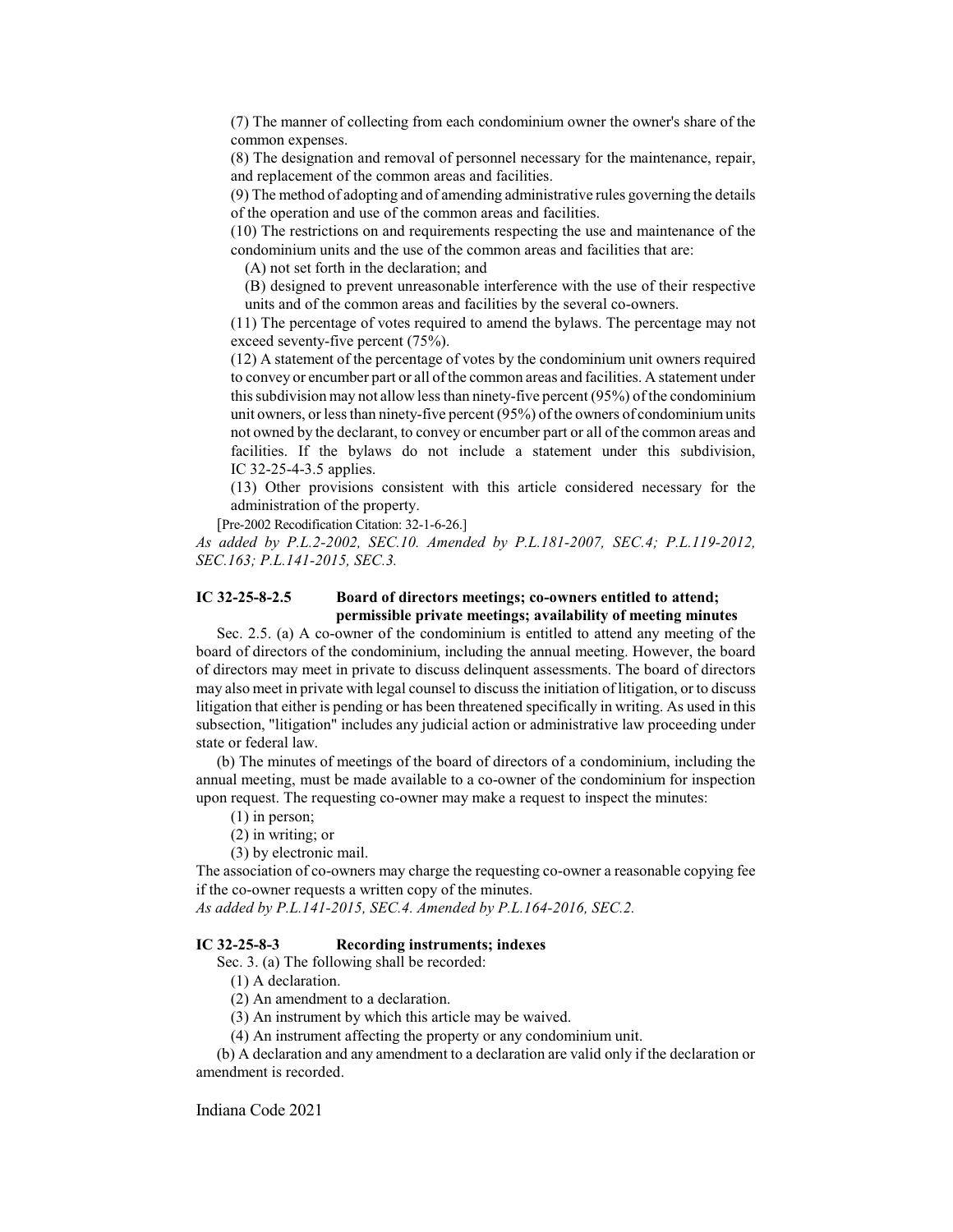(c) All of the laws of the state applicable to the recording of instruments affecting real property apply to the recording of instruments affecting any interest in a condominium unit.

(d) In addition to the records and indexes required to be maintained by the recording officer, the recording officer shall maintain an index or indexes in which:

(1) the record of each declaration contains a reference to the record of each conveyance of a condominium unit affected by the declaration; and

(2) the record of each conveyance of a condominium unit contains a reference to the declaration of the building of which the condominium unit is a part.

[Pre-2002 Recodification Citation: 32-1-6-15.]

*As added by P.L.2-2002, SEC.10.*

#### **IC 32-25-8-4 Sales and management offices; model units**

Sec. 4. (a) A declarant may:

(1) maintain:

(A) sales offices;

(B) management offices; and

(C) model condominium units;

in the condominium only if the condominium instruments provide for those items; and (2) specify the rights of the declarant with regard to the:

(A) number;

(B) size;

(C) location; and

(D) relocation;

of the items referred to in subdivision (1).

(b) If the declarant ceases to be a condominium unit owner:

 $(1)$  an item referred to in subsection  $(a)(1)$  that is not designated a condominium unit by the condominium instruments becomes part of the common areas and facilities; and (2) the declarant ceases to have any rights to the item referred to in subdivision (1) unless the item is removed promptly from the condominium real estate under a right

reserved in the condominium instruments to make the removal.

[Pre-2002 Recodification Citation: 32-1-6-15.6.]

*As added by P.L.2-2002, SEC.10.*

#### **IC 32-25-8-5 Alteration or structural changes; impairing easements or hereditaments**

Sec. 5. A condominium unit owner may not make an alteration or structural change that would:

(1) jeopardize the soundness or safety of the property;

(2) reduce the value of the property; or

(3) impair any easement or hereditament;

unless the condominium unit owner has obtained the unanimous consent of all the other co-owners.

[Pre-2002 Recodification Citation: 32-1-6-9.] *As added by P.L.2-2002, SEC.10.*

## **IC 32-25-8-6 Common profits and expenses**

Sec. 6. The:

(1) common profits of the property shall be credited to; and

(2) common expenses of the property shall be charged to;

the condominium unit owners according to the percentage of the owners' undivided interests in the common areas and facilities.

[Pre-2002 Recodification Citation: 32-1-6-11.] *As added by P.L.2-2002, SEC.10.*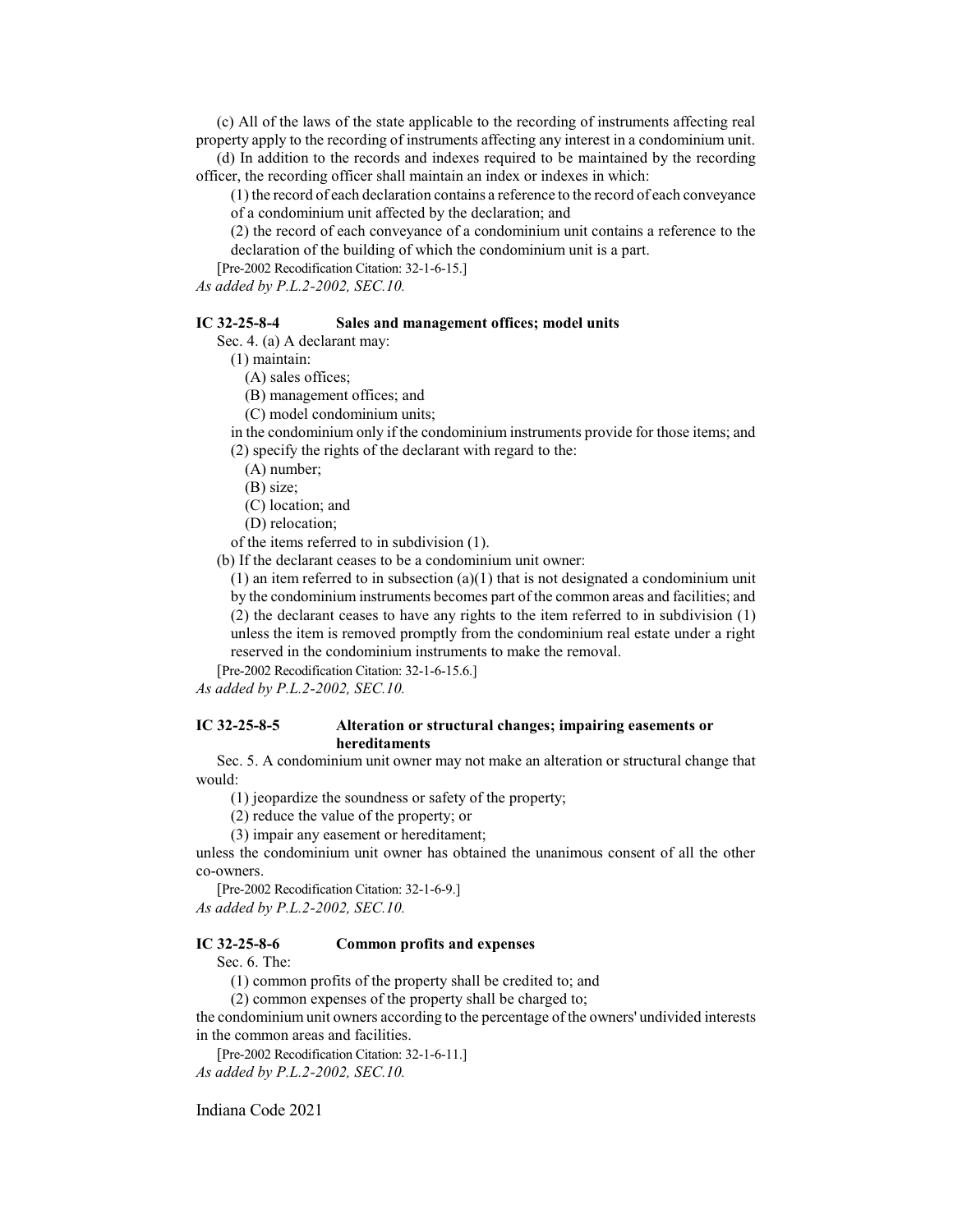# **IC 32-25-8-6.5 Condominium association distributing water or sewer service; not considered public utility**

Sec. 6.5. (a) As used in this section, "condominium association" refers to:

(1) the association of co-owners (as defined in IC 32-25-2-2);

(2) the board of directors; or

(3) the manager or managing agent;

for a condominium that is subject to this article.

(b) A condominium association that distributes water or sewage disposal service from a water or sewer utility to one (1) or more condominium units is not a public utility solely by reason of engaging in this activity if the condominium association complies with IC 8-1-2-1.2.

*As added by P.L.62-2019, SEC.2.*

# **IC 32-25-8-7 Taxes, assessments, and charges**

Sec. 7. (a) Taxes, assessments, and other charges of:

(1) the state;

(2) any political subdivision;

(3) any special improvement district; or

(4) any other taxing or assessing authority;

shall be assessed against and collected on each condominium unit. Taxes, assessments, and other charges referred to in this subsection may not be assessed and collected on the building or property as a whole.

(b) Each condominium unit shall be carried on the tax books as a separate and distinct entity for the purpose of taxes, assessments, and other charges.

(c) A forfeiture or sale of the building or property as a whole for delinquent taxes, assessments, or charges may not divest or affect the title to a condominium unit if taxes, assessments, and charges on the condominium unit are currently paid.

[Pre-2002 Recodification Citation: 32-1-6-17.]

*As added by P.L.2-2002, SEC.10.*

#### **IC 32-25-8-8 Records**

Sec. 8. (a) The manager or board of directors shall keep detailed, accurate records in chronological order of the receipts and expenditures affecting the common areas and facilities, specifying and itemizing:

(1) the maintenance and repair expenses of the common areas and facilities; and

(2) any other expenses incurred.

(b) The records and the vouchers authorizing the payments shall be available for examination by the co-owners at convenient hours of weekdays.

[Pre-2002 Recodification Citation: 32-1-6-27.]

*As added by P.L.2-2002, SEC.10.*

# **IC 32-25-8-9 Insurance; co-owners**

Sec. 9. (a) The co-owners, through the association of co-owners, shall purchase:

(1) a master casualty policy, payable as part of the common expenses, affording fire and extended coverage in an amount consonant with the full replacement value of the improvement that in whole or in part comprises the common areas and facilities; and

(2) a master liability policy in an amount:

(A) required by the bylaws;

(B) required by the declaration; or

(C) revised from time to time by a decision of the board of directors of the association.

(b) The policy referred to in subsection  $(a)(2)$  shall cover:

(1) the association of co-owners;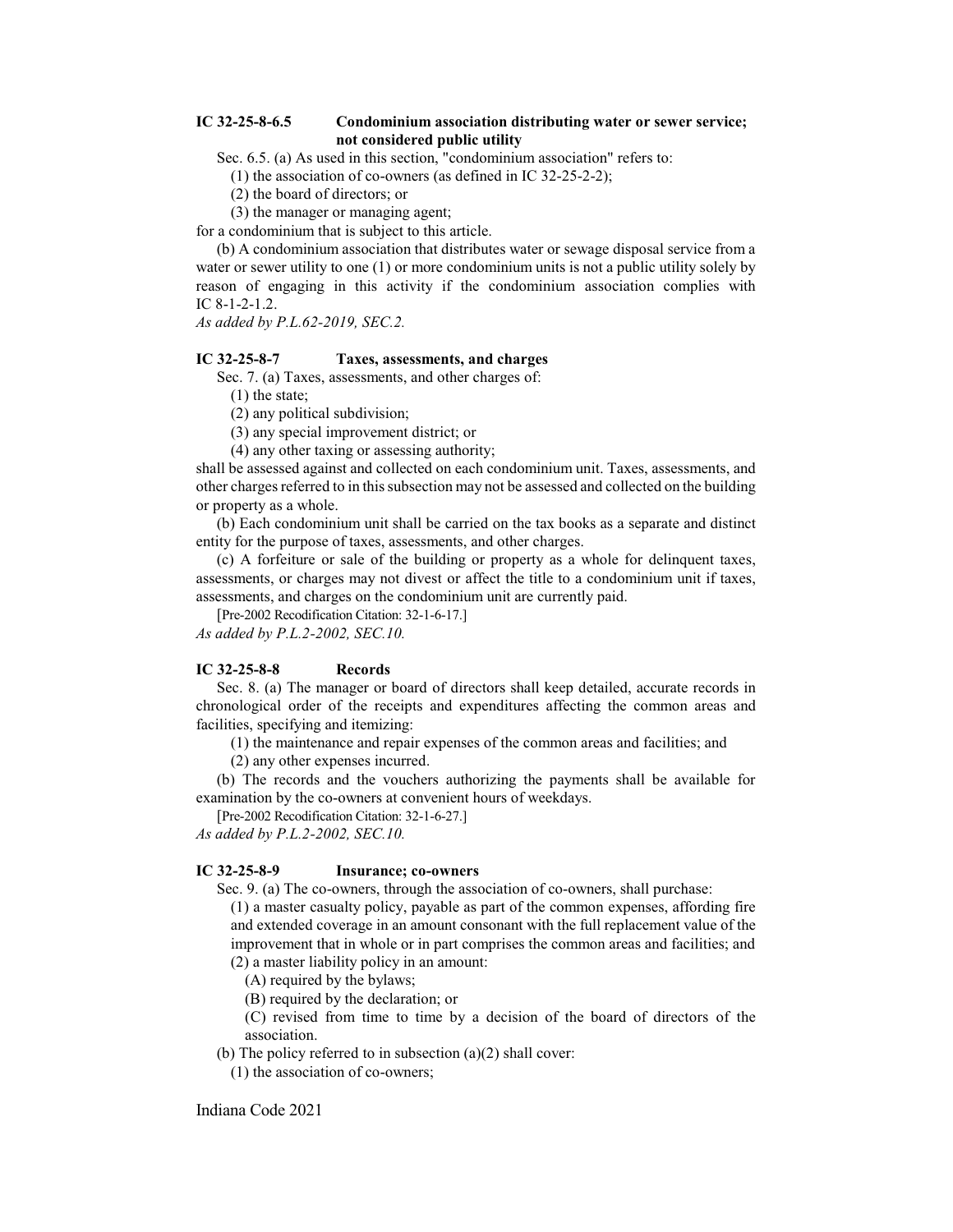(2) the executive organ, if any;

(3) the managing agent, if any;

(4) all persons acting, or who may come to act, as agents or employees of any of the entities referred to in subdivisions (1) through (3) with respect to:

(A) the condominium;

(B) all condominium unit owners; and

(C) all other persons entitled to occupy any unit or other portions of the condominium.

(c) Other policies required by the condominium instruments may be obtained by the co-owners through the association, including:

(1) worker's compensation insurance;

(2) liability insurance on motor vehicles owned by the association;

(3) specialized policies covering land or improvements on which the association has or shares ownership or other rights; and

(4) officers' and directors' liability policies.

(d) When any policy of insurance has been obtained by or on behalf of the association of co-owners, the officer required to send notices of meetings of the association of co-owners shall promptly furnish to each co-owner or mortgagee whose interest may be affected written notice of:

(1) the obtainment of the policy; and

(2) any subsequent changes to or termination of the policy.

[Pre-2002 Recodification Citation: 32-1-6-18.]

*As added by P.L.2-2002, SEC.10.*

#### **IC 32-25-8-10 Insurance; reconstruction of building**

Sec. 10. (a) In case of fire or any other casualty or disaster, other than complete destruction of all buildings containing the condominium units:

(1) the improvements shall be reconstructed; and

(2) the insurance proceeds shall be applied to reconstruct the improvements.

(b) In the event of complete destruction of all of the buildings containing condominium units:

(1) the buildings shall not be reconstructed, except as provided in subdivision (2), and the insurance proceeds, if any, shall be divided among the co-owners:

(A) in the percentage by which each owns an undivided interest in the common areas and facilities; or

(B) proportionately according to the fair market value of each condominium unit immediately before the casualty as compared with the fair market value of all other condominium units;

as specified in the bylaws of the condominium; and

(2) the property shall be considered as to be removed from the condominium under section 16 of this chapter, unless by a vote of two-thirds (2/3) of all of the co-owners a decision is made to rebuild the building.

(c) If a decision is made under subsection (b)(2) to rebuild the building, the insurance proceedsshall be applied, and any excess of construction costs over insurance proceeds shall be contributed as provided in this section in the event of less than total destruction of the buildings.

(d) A determination of total destruction of the buildings containing condominium units shall be made by a vote of two-thirds  $(2/3)$  of all co-owners at a special meeting of the association of co-owners called for that purpose.

[Pre-2002 Recodification Citation: 32-1-6-19.] *As added by P.L.2-2002, SEC.10.*

### **IC 32-25-8-11 Insurance; reconstruction of building; insufficient proceeds**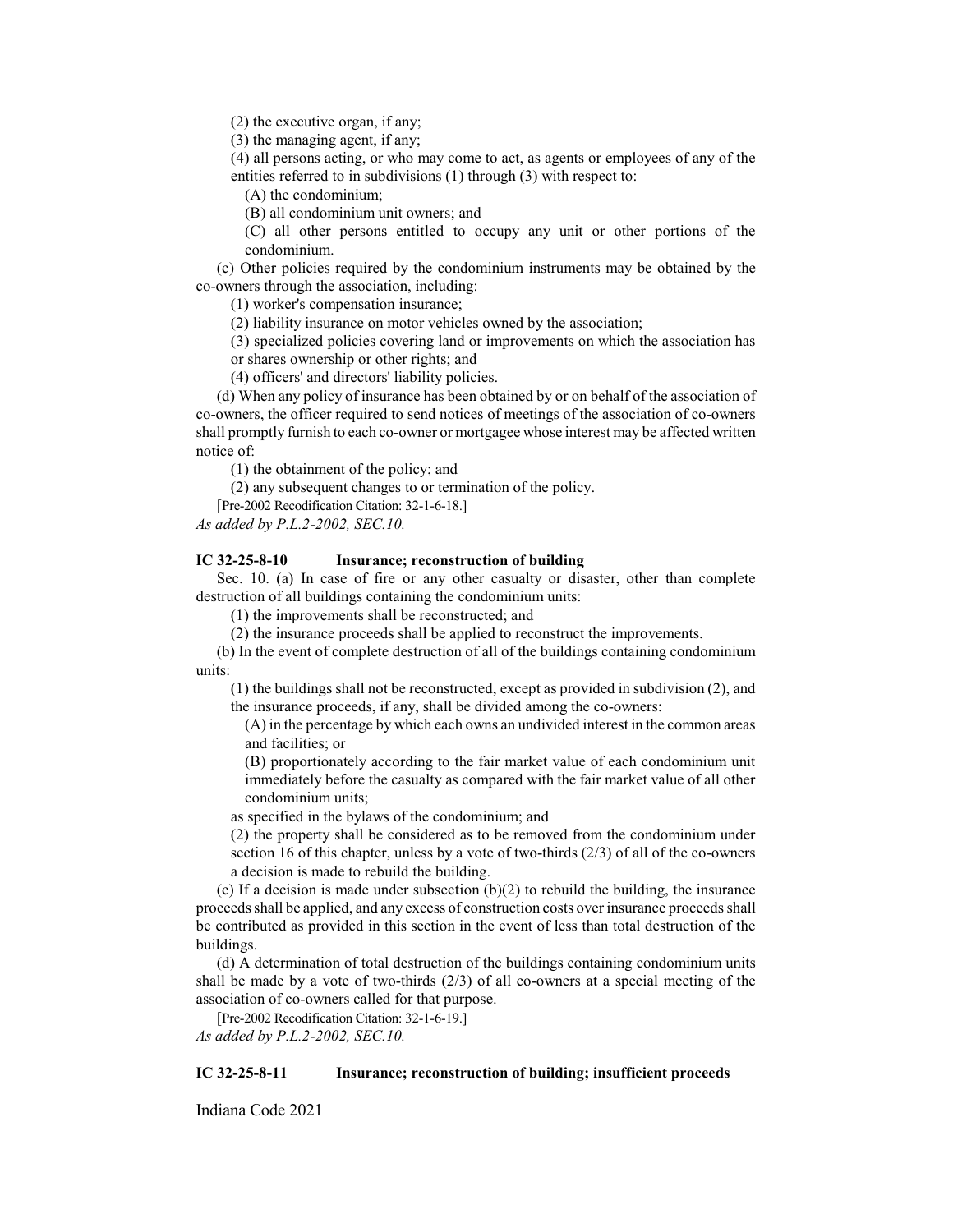Sec. 11. (a) If:

(1) the:

(A) improvements are not insured; or

(B) insurance proceeds are notsufficient to cover the cost ofrepair or reconstruction; and

(2) the property is not to be removed from the condominium;

the co-owners shall contribute the balance of the cost of repair or reconstruction in the percentage by which a condominium unit owner owns an undivided interest in the common areas and facilities as expressed in the declaration.

(b) The amount of the contribution under subsection (a):

(1) is assessed as part of the common expense; and

(2) constitutes a lien from the time of assessment of the contribution as provided in IC 32-25-6-3.

[Pre-2002 Recodification Citation: 32-1-6-20.]

*As added by P.L.2-2002, SEC.10.*

### **IC 32-25-8-12 Determination not to rebuild after casualty or disaster**

Sec. 12. The following apply if, under section 10 of this chapter, it is not determined by the co-owners to rebuild after a casualty or disaster has occurred:

(1) The property is considered to be owned in common by the condominium unit owners.

(2) The undivided interest in the property owned in common that appertains to each condominium unit owner is the percentage of undivided interest previously owned by the owner in the common areas and facilities.

(3) Any liens affecting any of the condominium units are considered to be transferred in accordance with the existing priorities to the percentage of the undivided interest of the condominium unit owner in the property.

(4) The property is subject to an action for partition at the suit of any condominium unit owner, in which event the net proceeds of sale, together with the net proceeds of the insurance on the property, if any:

(A) are considered as one (1) fund; and

(B) are divided among all the condominium unit owners in a percentage equal to the percentage of undivided interest owned by each owner in the property, after first paying out of the respective shares of the condominium unit owners, to the extent sufficient for the purpose, all liens on the undivided interest in the property owned by each condominium unit owner.

[Pre-2002 Recodification Citation: 32-1-6-21.] *As added by P.L.2-2002, SEC.10.*

#### **IC 32-25-8-13 Expandable condominiums; addition of real estate**

Sec. 13. (a) Subject to the declaration and this chapter, a declarant may add additional real estate to an expandable condominium if an amendment to the declaration required by subsection (b) is executed in the manner described in section 3 ofthis chapter. The expansion is effective when the instruments required by subsection (b) are recorded.

(b) In expanding the condominium, the declarant shall:

(1) prepare, execute, and record amendments to the condominium instruments; and

(2) record new plats and plans under IC 32-25-7-1 and IC 32-25-7-4.

The amendment to the declaration shall assign an identifying number to each condominium unit within the real estate being added and shall reallocate undivided interests in the common areas and facilities under IC 32-25-4-3.

[Pre-2002 Recodification Citation: 32-1-6-15.1.] *As added by P.L.2-2002, SEC.10.*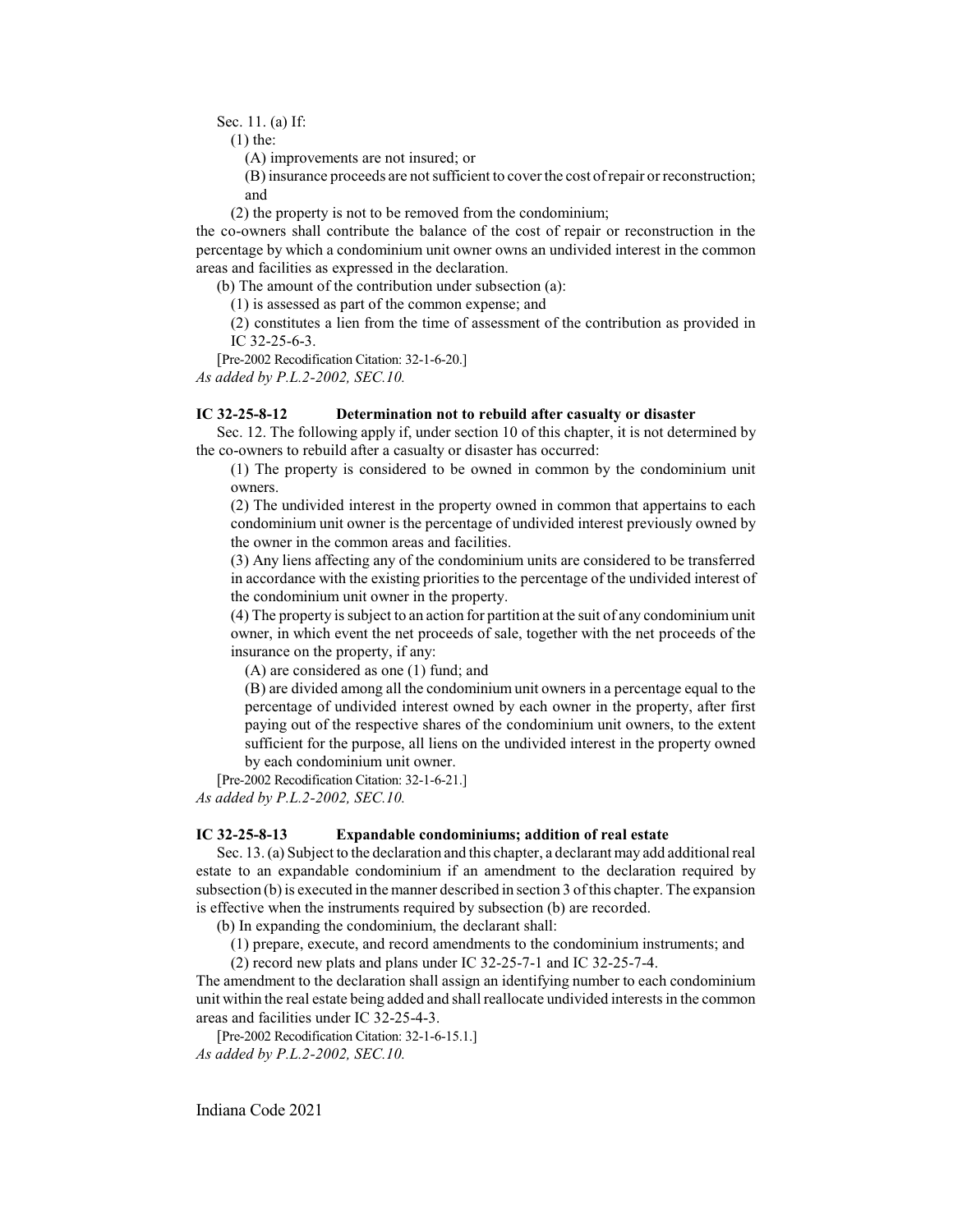### **IC 32-25-8-14 Contractable condominiums; withdrawal of land**

Sec. 14. (a) Subject to:

- (1) the declaration;
- (2) condominium instruments; and
- (3) this chapter;

a declarant may withdraw withdrawable land from a contractable condominium unless the withdrawal is prohibited by subsection (c). The contraction is effective when the instruments required by subsection (b) are recorded.

(b) In contracting the condominium, the declarant shall prepare, execute, and record an amendment to the declaration and condominium instruments:

(1) containing a legally sufficient description of the land being withdrawn; and

(2) stating the fact of withdrawal.

(c) If a portion of the withdrawable land was described under IC 32-25-7-3(6) and IC 32-25-7-3(7), that portion may not be withdrawn if any person other than the declarant owns a condominium unit situated on that portion of the withdrawable land. If that portion ofthe withdrawable land was not described under IC 32-25-7-3(6) and IC 32-25-7-3(7), none of the withdrawable land may be withdrawn if any person other than the declarant owns a condominium unit situated on that portion of the withdrawable land.

[Pre-2002 Recodification Citation: 32-1-6-15.3.] *As added by P.L.2-2002, SEC.10.*

#### **IC 32-25-8-15 Reservation of option not to expand; disclosure**

Sec. 15. If a declarant reserves an option in the declaration to not expand the condominium, the declarant shall:

(1) make a full disclosure of that option to every prospective buyer in writing before the buyer enters an agreement to purchase a condominium unit; and

(2) obtain and retain an instrument acknowledging receipt of that disclosure by the prospective buyer.

[Pre-2002 Recodification Citation: 32-1-6-15.5.]

*As added by P.L.2-2002, SEC.10.*

#### **IC 32-25-8-16 Removal of property**

Sec. 16. (a) All of the co-owners may remove a property from this article by a recorded removal instrument if the holders of all liens affecting any of the condominium units:

(1) consent in a recorded instrument to the removal; or

(2) agree in a recorded instrument that their liens be transferred to the percentage of the undivided interest of the condominium unit owner in the property as provided in this section.

(b) If it is determined under section 10 of this chapter that all of the buildings containing condominium units have been totally destroyed:

(1) the property is considered removed from this article; and

(2) an instrument reciting the removal under section 10 ofthis chapter shall be recorded and executed by the association of co-owners.

(c) At the time of recording under subsection  $(b)(2)$ , the property is removed from this article.

(d) Upon removal ofthe property fromthis article, the property is considered to be owned in common by the condominium unit owners. The undivided interest in the property owned in common that appertains to each condominium unit owner is the percentage of undivided interest previously owned by the owner in the common areas and facilities.

(e) Under the circumstances described in subsection (a) or in subsections (b) through (d), the property is subject to an action for partition at the suit of any condominium unit owner, in which event the net proceeds of sale, together with the net proceeds of the insurance on the property, if any: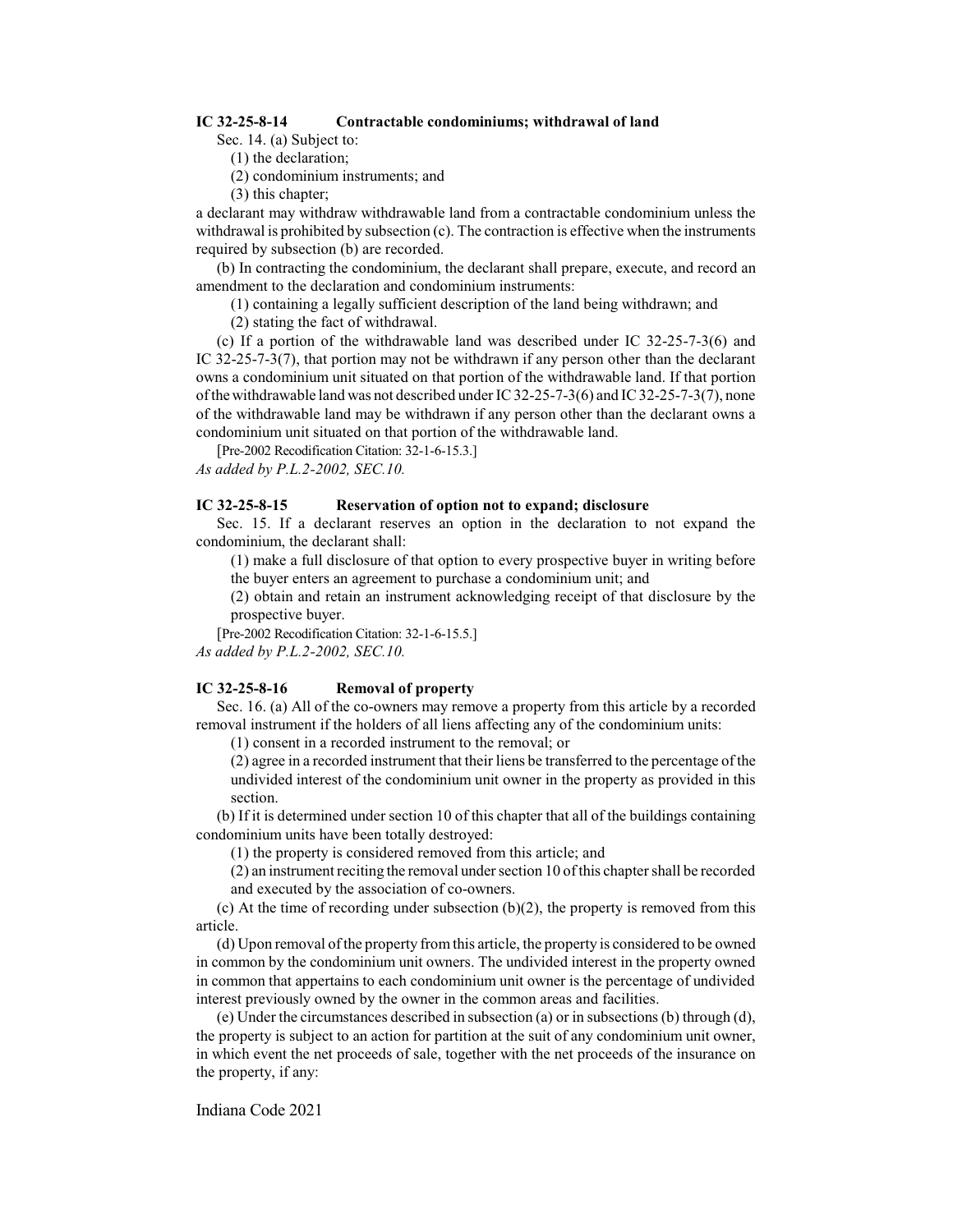(1) are considered as one (1) fund; and

(2) are divided among all the condominium unit owners in a percentage equal to the percentage of undivided interest owned by each owner in the property, after first paying out of the respective shares of the condominium unit owners, to the extent sufficient for the purpose, all liens on the undivided interest in the property owned by each condominium unit owner.

(f) A removal under this section does not bar the subsequent resubmission of the property to this article.

[Pre-2002 Recodification Citations: 32-1-6-28; 32-1-6-29.] *As added by P.L.2-2002, SEC.10.*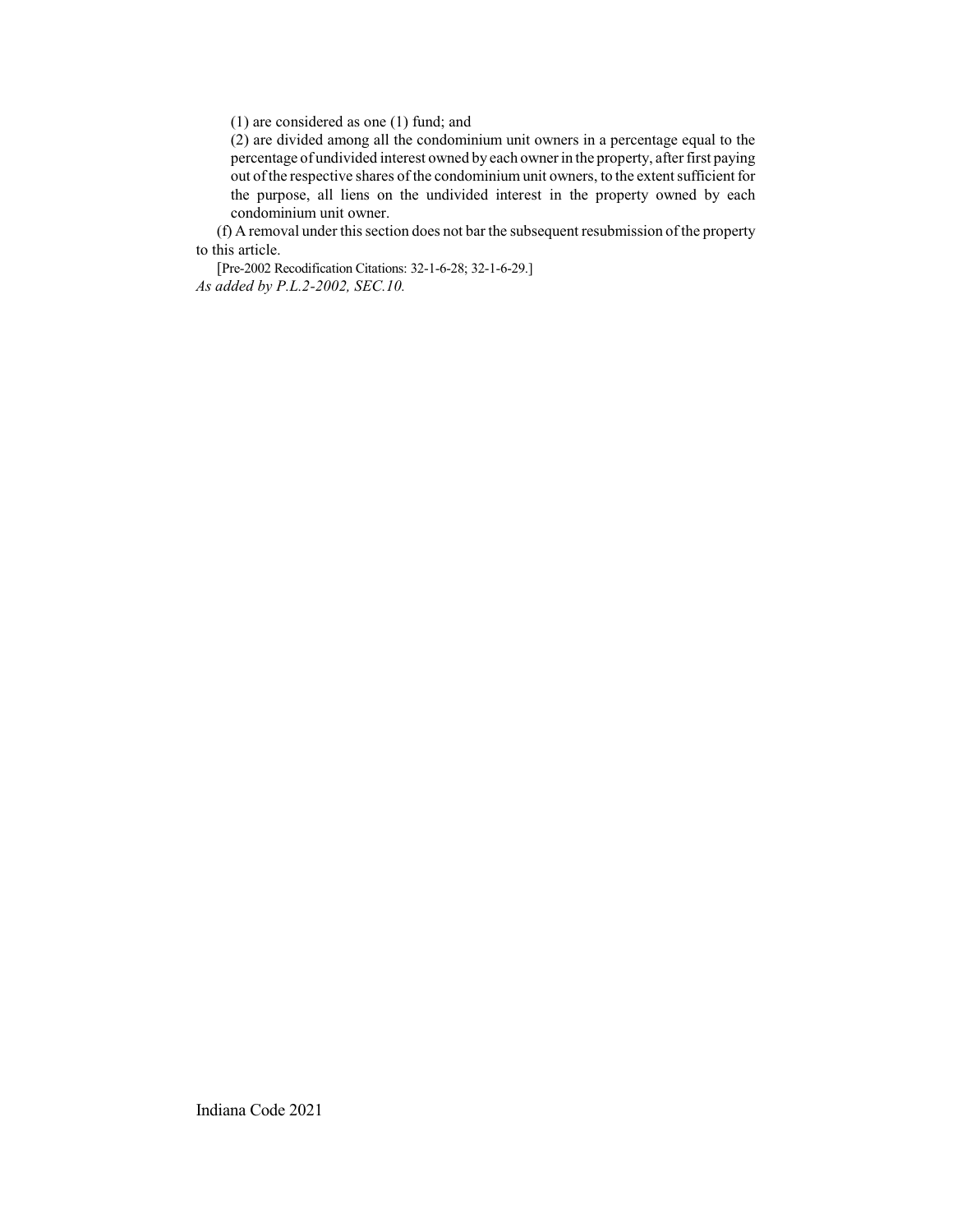**IC 32-25-8.5 Chapter 8.5. Grievance Resolution**

| 32-25-8.5-1         | Application of chapter to exempt claims                                                                     |
|---------------------|-------------------------------------------------------------------------------------------------------------|
| 32-25-8.5-2         | "Board"                                                                                                     |
| $32 - 25 - 8.5 - 3$ | "Claim"                                                                                                     |
| 32-25-8.5-4         | "Claimant"                                                                                                  |
| 32-25-8.5-5         | "Exempt claim"                                                                                              |
| 32-25-8.5-6         | "Legal proceedings"                                                                                         |
| 32-25-8.5-7         | "Party"                                                                                                     |
| 32-25-8.5-8         | "Respondent"                                                                                                |
| 32-25-8.5-9         | Repealed                                                                                                    |
| 32-25-8.5-10        | Requirements for claimant to begin legal proceedings                                                        |
| 32-25-8.5-11        | Notice of claim; required information                                                                       |
| 32-25-8.5-12        | Negotiation meeting; access to subject property                                                             |
| 32-25-8.5-13        | Impasse; submission of claim to mediation or binding arbitration; costs of<br>mediator or arbitrator        |
| 32-25-8.5-14        | Impasse; beginning legal proceedings                                                                        |
| 32-25-8.5-15        | Settlement of claim through negotiation, mediation, or arbitration; legal<br>proceedings; recovery of costs |
| 32-25-8.5-16        | Effect of release or discharge                                                                              |
| 32-25-8.5-17        | Powers of board                                                                                             |
| 32-25-8.5-18        | Costs of each party                                                                                         |
|                     |                                                                                                             |

## **IC 32-25-8.5-1 Application of chapter to exempt claims**

Sec. 1. This chapter does not apply to an exempt claim unless the parties agree that this chapter is applicable to the exempt claim. *As added by P.L.141-2015, SEC.5.*

#### **IC 32-25-8.5-2 "Board"**

Sec. 2. As used in this chapter, "board" refers to the board of directors of an association of co-owners of a condominium. *As added by P.L.141-2015, SEC.5.*

#### **IC 32-25-8.5-3 "Claim"**

Sec. 3. (a) As used in this chapter, "claim" refers to any of the following:

(1) A claim arising out of, or relating to, the interpretation, application, or enforcement of the condominium instruments.

(2) A claim relating to the rights or duties of the association of co-owners or the board under the condominium instruments.

(3) A claim relating to the maintenance of the condominium.

(4) Any other claim, grievance, or dispute among the parties involving the condominium.

(b) The term does not include an exempt claim.

*As added by P.L.141-2015, SEC.5.*

## **IC 32-25-8.5-4 "Claimant"**

Sec. 4. As used in this chapter, "claimant" refers to a party who has a claim against another party.

*As added by P.L.141-2015, SEC.5.*

### **IC 32-25-8.5-5 "Exempt claim"**

Sec. 5. As used in this chapter, "exempt claim" refers to any of the following claims or actions:

(1) A claim by the association of co-owners for assessments or dues and any action by the association to collect assessments or dues.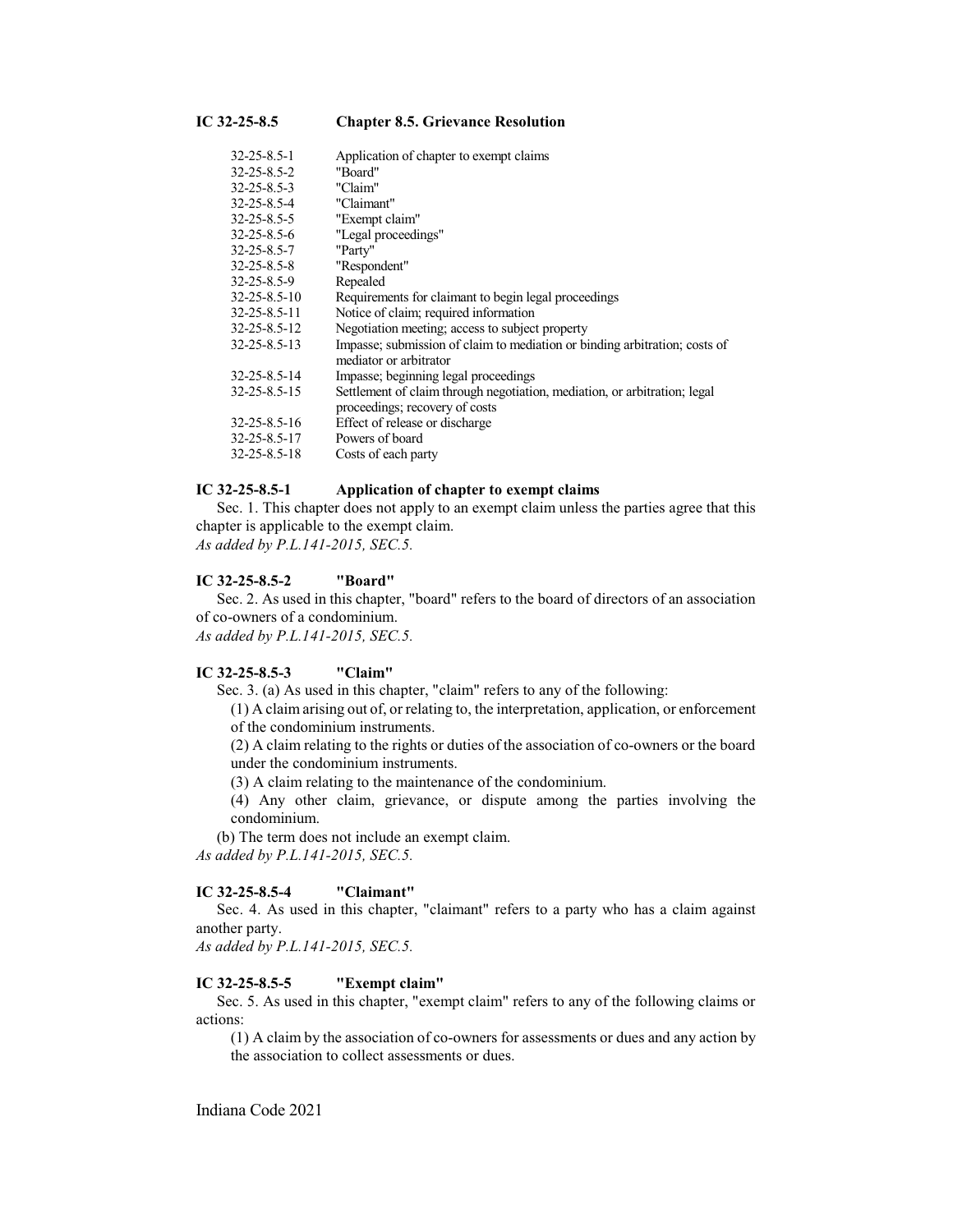(2) An action by a party to obtain a temporary restraining order or equivalent emergency equitable relief:

(A) to maintain the status quo and preserve the party's ability to enforce the condominium instruments; or

(B) when an emergency condition exists that jeopardizes the health or safety of any of the residents within the condominium community.

(3) A suit to which an applicable statute of limitations would expire within the notice period. This subdivision does not apply if a party against which the claim is made agrees to toll the statute of limitations as to the claim for the period reasonably necessary to comply with this chapter.

(4) A dispute that is subject to mediation, arbitration, or other alternate dispute resolution under applicable law, contract, warranty agreement, or other instrument.

(5) A claim that is substantively identical to a claim:

(A) that was previously addressed by the parties; or

(B) which was resolved by a judicial determination in favor of one (1) of the parties. *As added by P.L.141-2015, SEC.5.*

#### **IC 32-25-8.5-6 "Legal proceedings"**

Sec. 6. As used in this chapter, "legal proceedings" refers to either of the following:

(1) An action maintained in a court.

(2) An administrative proceeding initiated under an applicable law.

*As added by P.L.141-2015, SEC.5.*

#### **IC 32-25-8.5-7 "Party"**

Sec. 7. As used in this chapter, "party" refers to any of the following:

(1) The association of co-owners.

(2) A co-owner.

(3) The board.

*As added by P.L.141-2015, SEC.5.*

#### **IC 32-25-8.5-8 "Respondent"**

Sec. 8. As used in this chapter, "respondent" refers to the party against whom a claimant has a claim.

*As added by P.L.141-2015, SEC.5.*

# **IC 32-25-8.5-9 Repealed**

*As added by P.L.141-2015, SEC.5. Repealed by P.L.164-2016, SEC.3.*

## **IC 32-25-8.5-10 Requirements for claimant to begin legal proceedings**

Sec. 10. A claimant may not begin legal proceedings seeking redress or resolution of a claim until the claimant has complied with the procedures described in this chapter. *As added by P.L.141-2015, SEC.5.*

#### **IC 32-25-8.5-11 Notice of claim; required information**

Sec. 11. A claimant shall provide notice of the claim to the respondent, stating plainly and concisely the following information:

(1) The nature of the claim, including the date, time, location, persons involved, and the respondent's role in the claim.

(2) The basis of the claim, including the provision of the condominium instruments or other authority out of which the claim arises.

(3) What the claimant wants the respondent to do or not to do to resolve the claim.

(4) That the respondent has a right to meet with the claimant, if the respondent makes a written request for a meeting.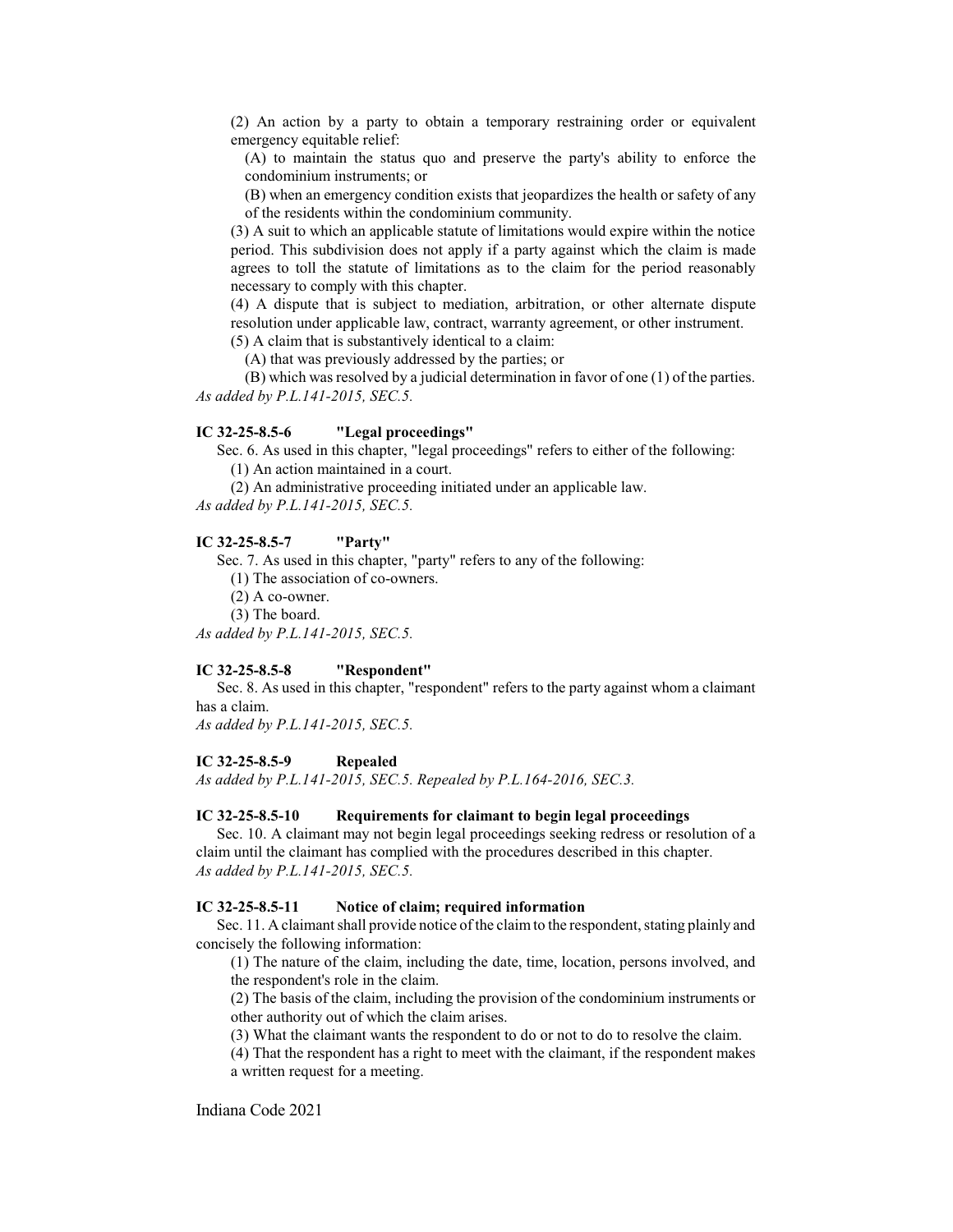(5) The name and address of the person from whom the respondent must request a meeting under subdivision (4).

*As added by P.L.141-2015, SEC.5.*

## **IC 32-25-8.5-12 Negotiation meeting; access to subject property**

Sec. 12. (a) This section applies if a respondent has requested a meeting under section 11 of this chapter not later than ten (10) business days after the date of the notice of the claim given under section 11 of this chapter.

(b) The claimant and the respondent shall meet in person to resolve the claim by good faith negotiation, at the time and place agreed to by the claimant and the respondent.

(c) During the meeting, the parties must have full access to the property that is the subject of the claim to inspect the property, if appropriate or necessary. If the respondent agrees to take corrective action, the claimant must provide the respondent and the respondent's agents with full access to the property to take and complete corrective action. *As added by P.L.141-2015, SEC.5.*

## **IC 32-25-8.5-13 Impasse; submission of claim to mediation or binding arbitration; costs of mediator or arbitrator**

Sec. 13. (a) The parties are considered to be at an impasse if:

(1) the respondent does not request a meeting under section 11 of this chapter;

(2) either party fails to attend a meeting agreed upon under section 12 of this chapter; or

(3) the parties are unable to settle the claim at a meeting held under section 12 of this chapter.

(b) Either party may, not later than ten (10) days after an impasse is reached, request in writing that the other party submit the claim to mediation or binding arbitration.

(c) The party making the request under subsection (b) is responsible for the costs of the mediator or arbitrator.

*As added by P.L.141-2015, SEC.5.*

#### **IC 32-25-8.5-14 Impasse; beginning legal proceedings**

Sec. 14. If an impasse is reached and:

(1) neither party requests mediation or arbitration; or

(2) mediation or arbitration does not result in a settlement of the claim;

the claimant may begin legal proceedings.

*As added by P.L.141-2015, SEC.5.*

# **IC 32-25-8.5-15 Settlement of claim through negotiation, mediation, or arbitration; legal proceedings; recovery of costs**

Sec. 15. (a) This section applies if a claim is settled through negotiation, mediation, or arbitration.

(b) The settlement ofthe claimmust be documented in a written agreement signed by each of the parties.

(c) If a party fails to abide by the settlement agreement signed under subsection (b), the other party may begin legal proceedings without again complying with this chapter.

(d) If a party who begins legal proceedings under subsection (c) prevails in those legal proceedings, the party is entitled to recover from the other party:

(1) court costs;

(2) attorney's fees; and

(3) all other reasonable costs incurred in enforcing the settlement agreement. *As added by P.L.141-2015, SEC.5.*

### **IC 32-25-8.5-16 Effect of release or discharge**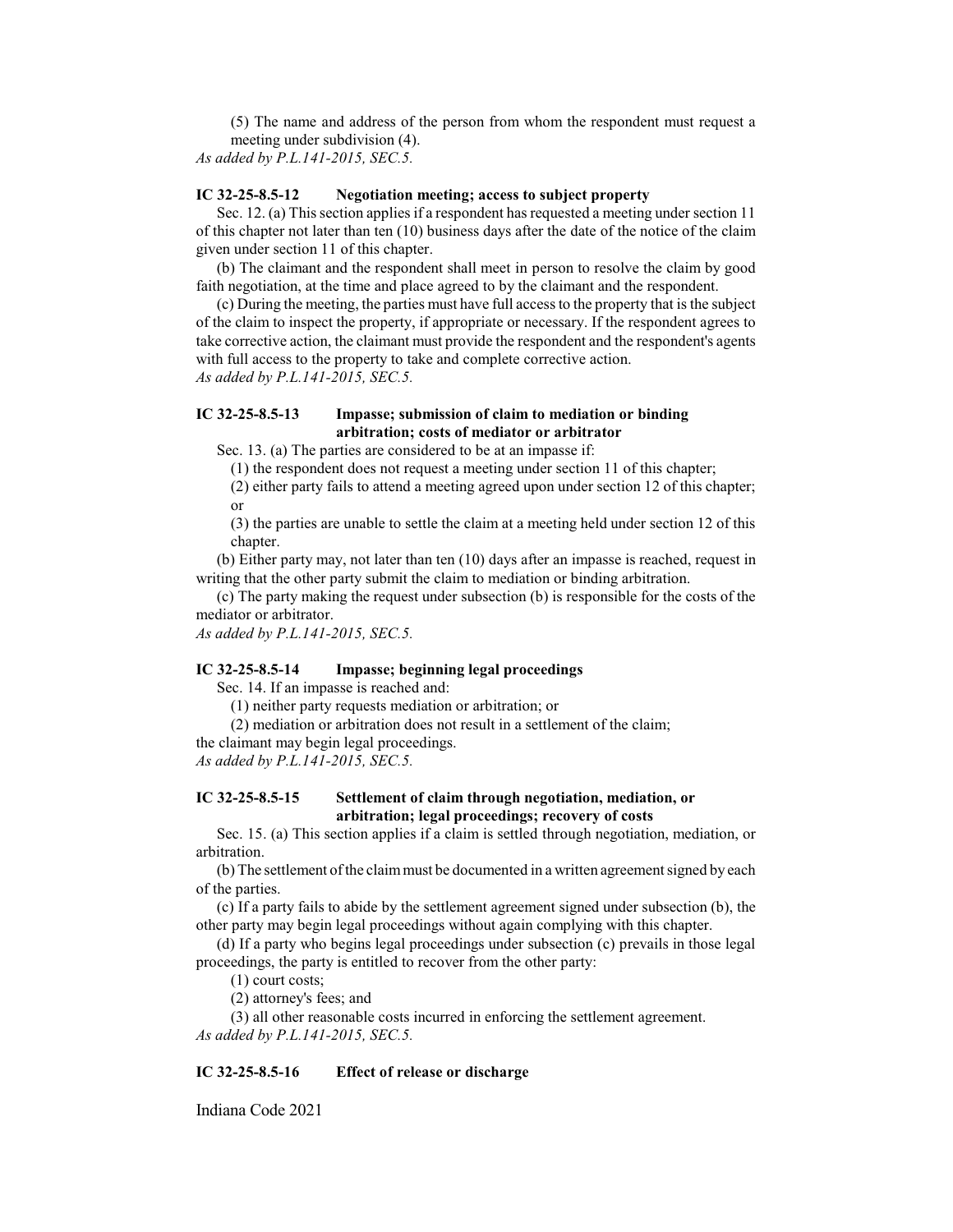Sec. 16. A release or discharge of a respondent from liability to the claimant with respect to the claim does not release or discharge the respondent with respect to any other person who is not a party to the claim.

*As added by P.L.141-2015, SEC.5.*

# **IC 32-25-8.5-17 Powers of board**

Sec. 17. The board, on behalf of the association of co-owners, and without the consent of the co-owners, may do any of the following:

(1) Negotiate settlements of claims or legal proceedings under this chapter.

(2) Execute settlement agreements, waivers, releases of claims, or any other document resulting from application of this chapter.

*As added by P.L.141-2015, SEC.5.*

# **IC 32-25-8.5-18 Costs of each party**

Sec. 18. Except as otherwise provided in this chapter, each party shall bear its own costs for application of this chapter, including attorney's fees. *As added by P.L.141-2015, SEC.5.*